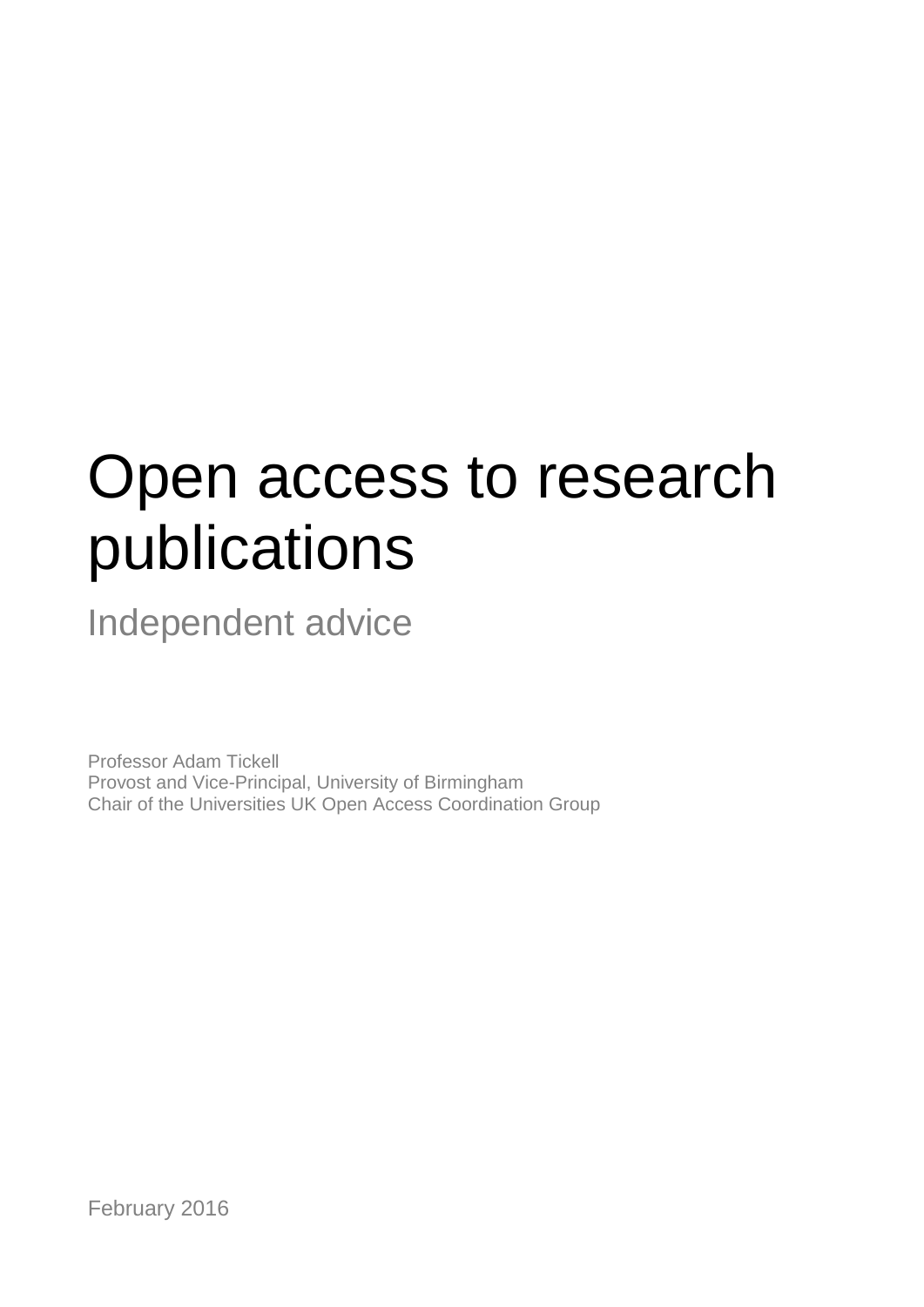### **Contents**

| 1.                                                                                     |  |  |  |  |
|----------------------------------------------------------------------------------------|--|--|--|--|
| 2.                                                                                     |  |  |  |  |
| 3.                                                                                     |  |  |  |  |
| 4.                                                                                     |  |  |  |  |
|                                                                                        |  |  |  |  |
|                                                                                        |  |  |  |  |
|                                                                                        |  |  |  |  |
| 5.                                                                                     |  |  |  |  |
| 6.                                                                                     |  |  |  |  |
|                                                                                        |  |  |  |  |
|                                                                                        |  |  |  |  |
|                                                                                        |  |  |  |  |
|                                                                                        |  |  |  |  |
|                                                                                        |  |  |  |  |
| 7.                                                                                     |  |  |  |  |
|                                                                                        |  |  |  |  |
|                                                                                        |  |  |  |  |
|                                                                                        |  |  |  |  |
| Annexe 2: Overview of selected Open Access Infrastructure in the UK 26                 |  |  |  |  |
|                                                                                        |  |  |  |  |
|                                                                                        |  |  |  |  |
| Annexe 5: Universities UK Open Access Coordination Group: subgroups 33                 |  |  |  |  |
| Annexe 6: Modelling scenarios for Gold OA and subscription costs to 2020 35            |  |  |  |  |
| Annexe 7: Options for the Open Data Infrastructure considered by the ERAC Task Force37 |  |  |  |  |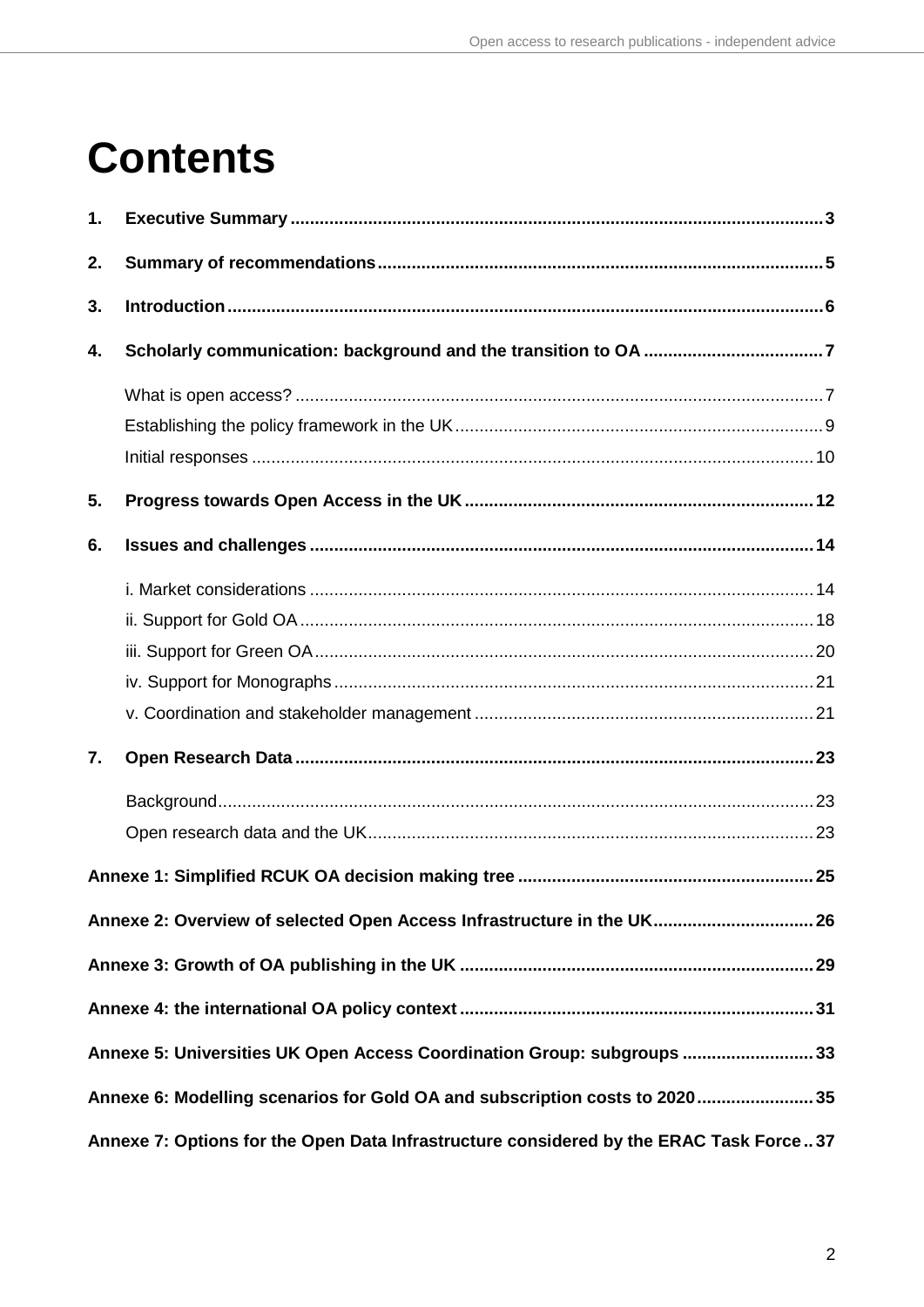## <span id="page-2-0"></span>**1. Executive Summary**

- 1.1 Open Access to research is a public benefit which enhances transparency, scientific integrity and rigour, stimulates innovation, promotes public engagement, and improves efficiency in research. The UK is widely recognised as being the leading nation in the Open Access and Open Data movements. This is both underpinned by, and underpins, the UK's position as second only to the USA as a leading research power.
- 1.2 Since the Finch Report was published in 2012, the UK has made substantial progress towards the objective of ensuring that publicly funded research is made available through an Open Access route. By April 2017, almost all journal articles published by UK university academics will be available under Open Access routes. Of these, approaching 20% will be available on the date of publication and without any further restriction. These figures are higher than anywhere else in the world.
- 1.3 Such progress has been stimulated by:
	- Clear mandates and, in some cases, financial support from RCUK, the Funding Councils, and major charitable funders
	- The development of a dense network of institutional repositories at universities, complemented by subject repositories
	- The development of new routes to Open Access by publishers and Learned **Societies**
	- The development of an underpinning infrastructure
- 1.4 There are competing financial interests between the parties involved in the funding and publication of scientific and scholarly work. In this context, it is particularly notable that the transition to Open Access in the UK is being achieved with relatively little public discord.
- 1.5 UK universities currently spend an estimated £33m on Open Access charges and, without mitigation, this is estimated to rise to between £40m and £83m by 2020. The total cost of publication to universities is estimated at £168m (or over 11% of the value of QR awarded across the United Kingdom). Non-academic institutions spend a further £127m.
- 1.6 A significant proportion of the cost of Open Access has been incurred in 'hybrid journals', where individual articles are made immediately available in journals that are otherwise behind a subscription paywall.
- 1.7 In order to continue to make progress in the transition to Open Access, and to maintain the UK's leadership, no major changes to the UK's approach are recommended. However, some minor changes will be helpful. These are summarised in section 2.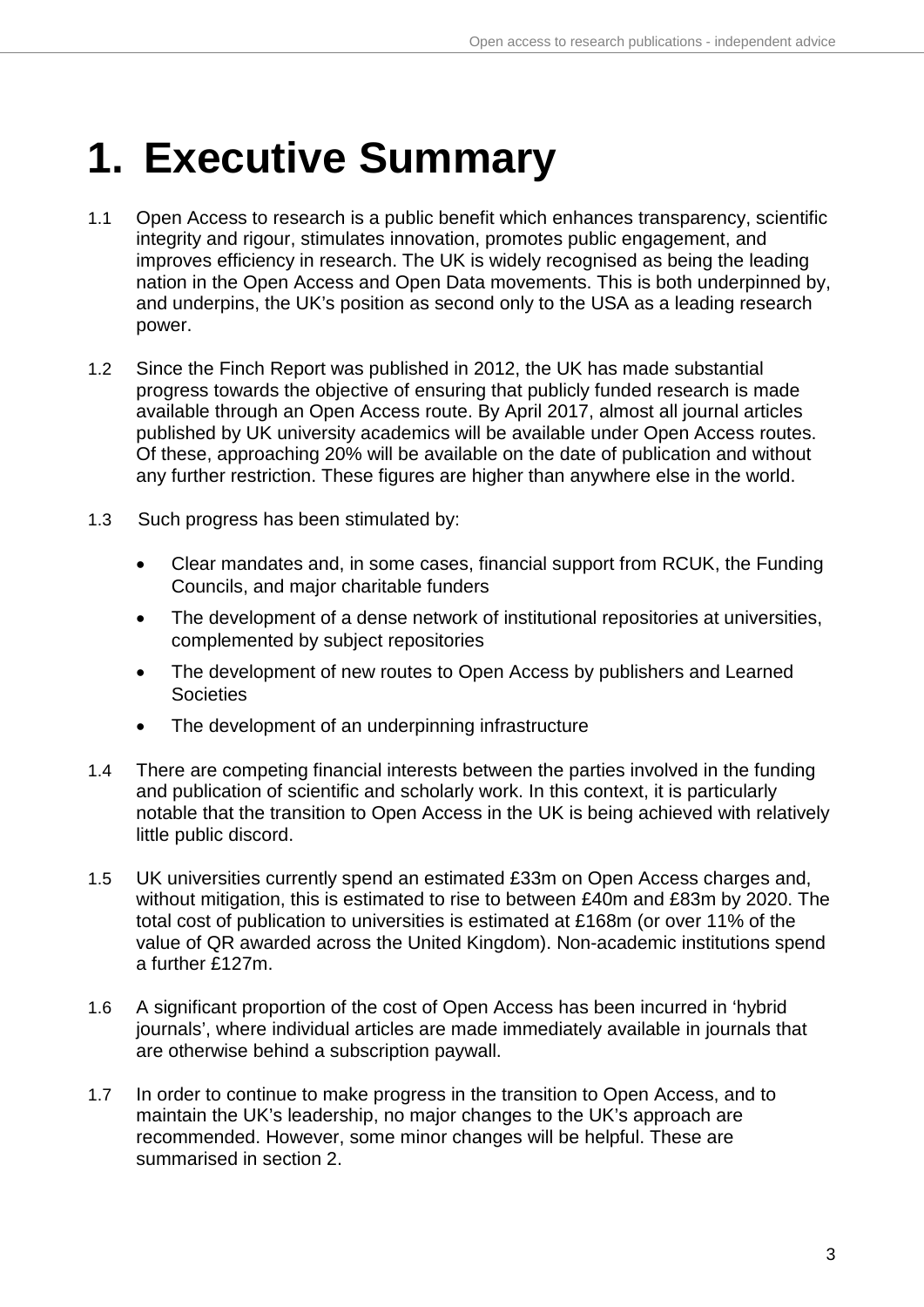1.8 Open Access to research data has developed more slowly than for research publications. The Concordat on Open Research Data will be finalised in early 2016, and while there are major scientific and public good advantages in pursuing open research data, the cost implications are not yet fully understood. In pursuing open research data, the interests of commercial firms who co-fund research in UK universities and the need for the UK to exploit intellectual property funded by the taxpayer needs to be appreciated.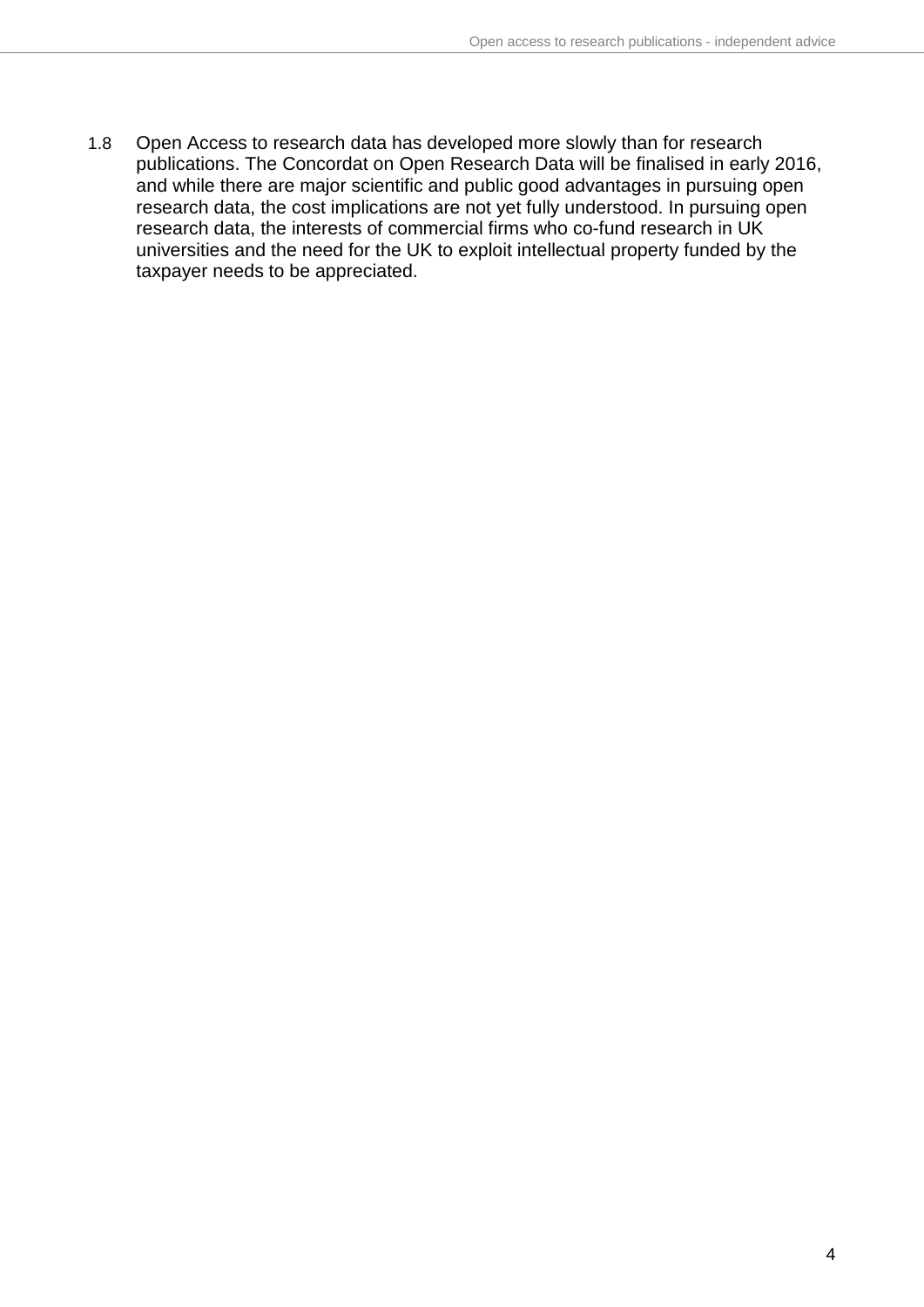## <span id="page-4-0"></span>**2. Summary of recommendations**

- 1. Encourage universities to sign-up to the *San Francisco Declaration on Research*
- 2. RCUK to continue supporting Gold Open Access Charges.
- 3. UK Open Access Coordination Group to support the development of agreed service standards around Gold Open Access
- 4. UK Open Access policy should offer greater choice to research producers
- 5. UUK OA Coordination Group to continue annual work to **monitor the transition** towards Open Access
- 6. UUK OA Coordination Group to convene an **Efficiency Forum** sub-group
- 7. UUK OA Coordination Group to convene a **Repositories** sub-group
- 8. UUK OA Coordination Group to convene an **Open Access Monographs** sub-group
- 9. The UK Open Data Forum to coordinate work associated with a 'roadmap' for sector infrastructure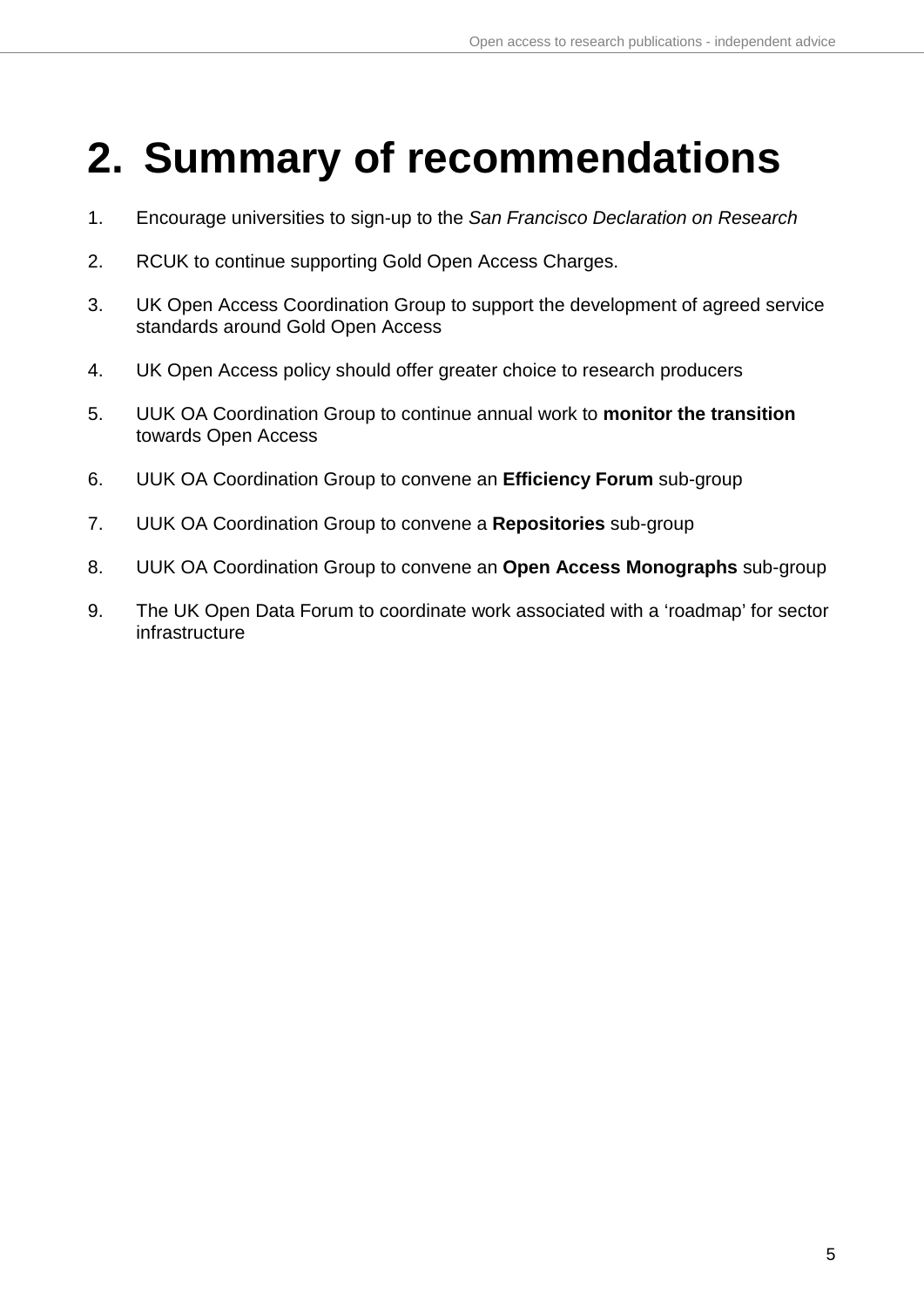### <span id="page-5-0"></span>**3. Introduction**

- 3.1 This document presents the background, evidence base and details of advice from Professor Adam Tickell, Provost and Vice-Principal, University of Birmingham and Chair of the Universities UK Open Access Coordination Group, to the Minister for Universities and Science, Jo Johnson MP, following his letter of request dated 22 July 2015.
- 3.2 The Minister invited me to provide advice which sets out:
	- '*Challenging but achievable UK goals and priorities for open access to publications, and related data, in the next five years.*
	- *Any adjustments, for example to infrastructure or governance, which would support delivery of these goals and priorities.'*
- 3.3 This advice is given in a personal capacity. It is informed by primary evidence from the sector, research commissioned on my behalf by UUK, written submissions from, and discussions with, various individuals and stakeholder groups from across the UK.
- 3.4 This paper does not cover Open Access monographs, other than to note that the UUK OA Coordination Group will convene a working group to make progress and further recommendations.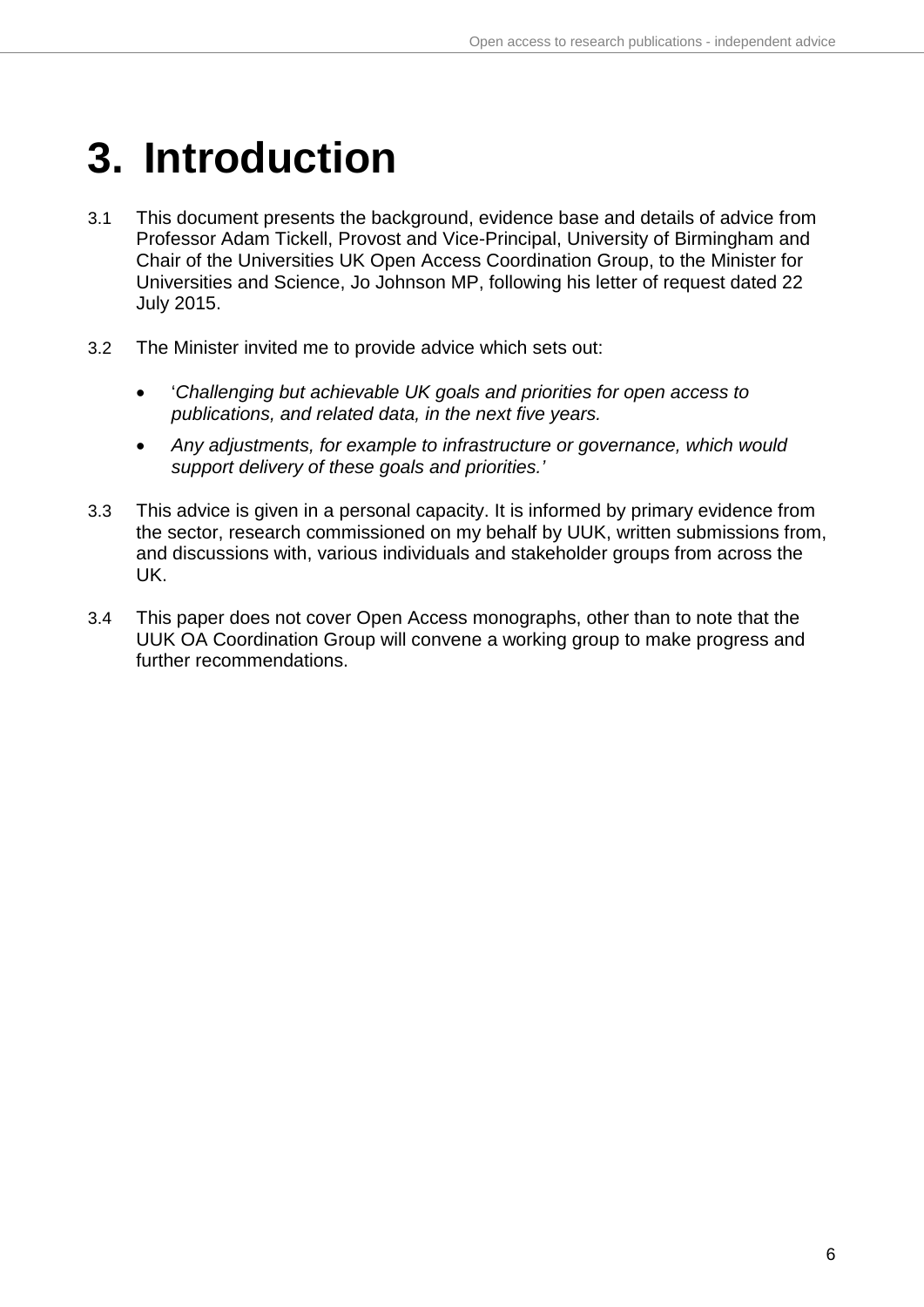## <span id="page-6-0"></span>**4. Scholarly communication: background and the transition to OA**

- 4.1 The UK research base is unrivalled for its broad-based excellence, evidenced not only by the results of the Research Excellence Framework 2014, but also through systematic international comparative research.<sup>[1](#page-6-2)</sup> It is also one of the most efficient, effective and productive science and research ecosystems in the world. Despite representing just 0.9% of the world's population and 4.1% of researchers, the UK accounts for 9.5% of downloads, 11.6% of citations and 15.9% of the world's most highly-cited articles.<sup>[2](#page-6-3)</sup>
- 4.2 Scholarly communication plays a key role in the dissemination and impact of UK science. The journal market has grown into a significant global industry, and constitutes a notable export market for the UK.<sup>[3](#page-6-4)</sup> Universities currently spend approximately £168m a year on the total costs of publication, of which £33m is estimated to be spent on Open Access charges. These costs are primarily charges against research, both university managed QR and through funds top-sliced from research budgets by Research Councils and charities.
- 4.3 However, while there may have been innovations in presentation and delivery of scientific knowledge, business models surrounding journals have proven less dynamic. It is in this context that the OA agenda has emerged.

### <span id="page-6-1"></span>**What is Open Access?**

- 4.4 At its heart is the principle that research outputs should be available freely, without restrictions on access or reuse, such as cost barriers or onerous copyright constraints.[4](#page-6-5)
- 4.5 Open access publishing, by improving access to information and knowledge, promotes:<sup>[5](#page-6-6)</sup>
	- the public benefit arising from publicly funded research;
	- enhanced transparency, openness and accountability, and public engagement with research;

<span id="page-6-2"></span> $1$  See UK field-weighted citation index in BIS (2013) International Comparative Performance of the UK Research Base London: BIS, p. 2, 8, 32

<span id="page-6-3"></span> $<sup>2</sup>$  Ibid esp. pp. 31-56</sup>

<span id="page-6-4"></span> $3$  Overall book and academic journal sales remain steady at £4.3billion with digital revenues growing to 35% of the overall total. Export sales now account for 44% of revenue. Accessed: [www.publishers.org.uk/policy](http://www.publishers.org.uk/policy-and-news/news-releases/2015/latest-pa-figures-show-digital-innovation-driving-publisher-rev/)[and-news/news-releases/2015/latest-pa-figures-show-digital-innovation-driving-publisher-rev/](http://www.publishers.org.uk/policy-and-news/news-releases/2015/latest-pa-figures-show-digital-innovation-driving-publisher-rev/)<br>
<sup>4</sup> Finch, Janet et al (2012), Accessibility, sustainability, excellence: executive summary, RIN. p.10

<span id="page-6-5"></span>

<span id="page-6-6"></span><sup>&</sup>lt;sup>5</sup> Finch, Janet et al (2012), *Accessibility*, sustainability, excellence: how to expand access to research [publications.](http://www.researchinfonet.org/wp-content/uploads/2012/06/Finch-Group-report-FINAL-VERSION.pdf) *Report of the Working Group on Expanding Access to Published Research Findings, RIN.*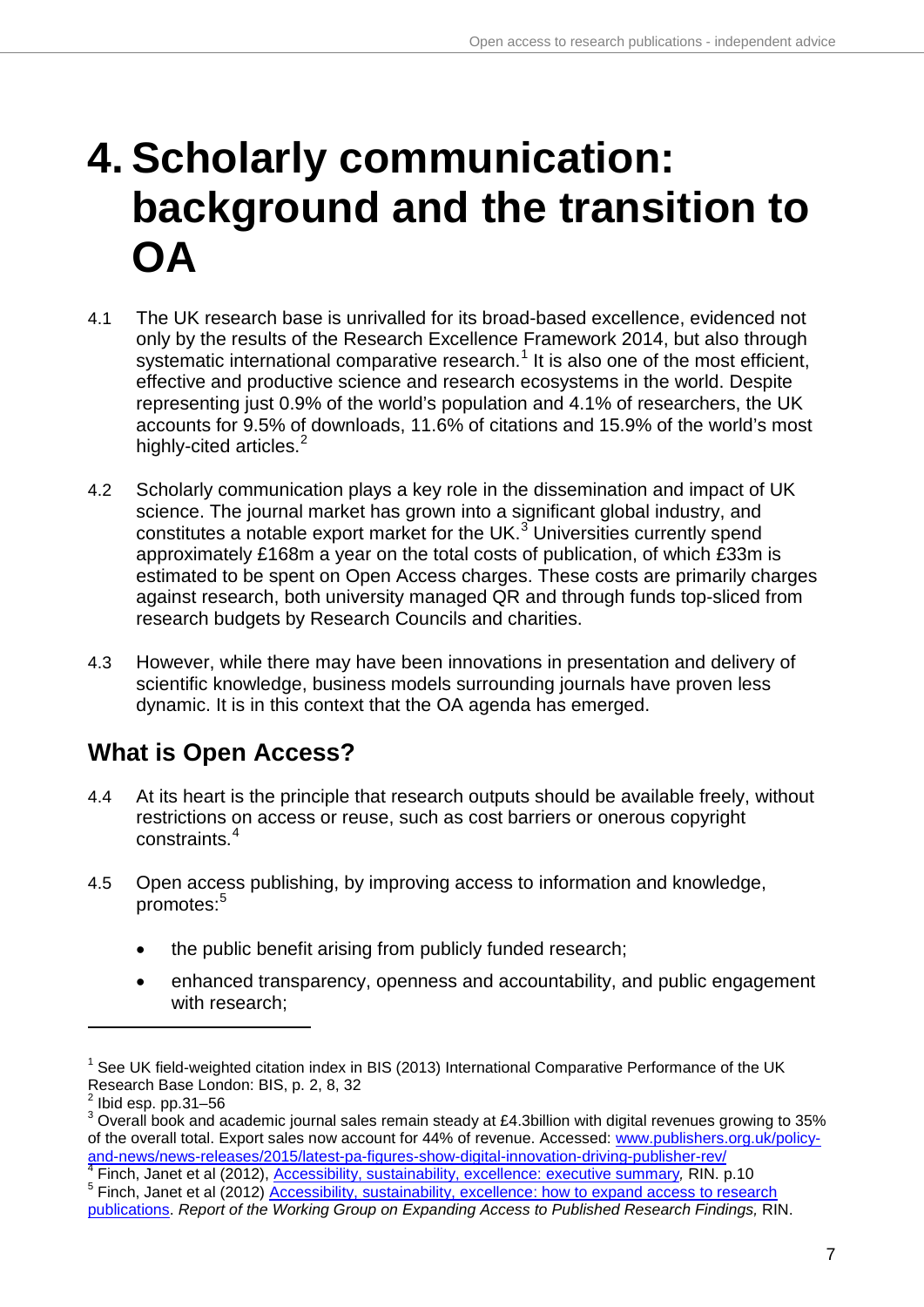- closer linkages between research and innovation, with benefits for public policy and services, and for economic growth;
- improved efficiency in the research process itself, through increases in the amount of information that is readily accessible, reductions in the time spent in finding it, and greater use of the latest tools and services to organise, manipulate and analyse it;
- increased returns on the investments made in research, especially the investments from public funds; and
- the creation of a new model of scholarly communications.
- 4.6 The UK began the transition to OA early, when Parliament recommended a shift to OA publishing in 2004<sup>[6](#page-7-1)</sup>. The Wellcome Trust (the second largest charitable funder of scientific research in the world) began mandating that all its funded research should be made OA from April 2005.<sup>[7](#page-7-2)</sup>
- 4.7 In practice, initial progress in implementing OA was slow, as a wide range of stakeholders were defensive about their material and perceived interests. Crudely, there are three different sets of interests:
	- Universities and other research institutions. These both produce the content for, and purchase, research. Broadly, university leaderships, and university academics, see reputational and scientific benefit from Open Access; but seek to minimise the costs associated with publication.
	- Funders, such as the Research Councils, the Funding Councils and the Wellcome Trust. Funders in the UK see widespread dissemination and the costs of publication as being integral to the research process; and
	- Commercial publishers and Learned Societies. The UK is home to a significant constellation of publishers and Learned Societies. Both are a fundamental part of the research ecosystem and contribute to invisible exports. These organisations seek to maximise income from their intermediation activities. Some have fundamental concerns about implications of OA to the long-term sustainability and viability of academic publishing.

<span id="page-7-2"></span><span id="page-7-1"></span><span id="page-7-0"></span> $6$  Select Committee on Science and Technology Tenth Report (2004). Available:<br>www.publications.parliament.uk/pa/cm200304/cmselect/cmsctech/399/39903.htm Wellcome Trust Open Access policy [www.wellcome.ac.uk/About-us/Policy/Policy-and-position](http://www.wellcome.ac.uk/About-us/Policy/Policy-and-position-statements/WTD002766.htm)[statements/WTD002766.htm](http://www.wellcome.ac.uk/About-us/Policy/Policy-and-position-statements/WTD002766.htm)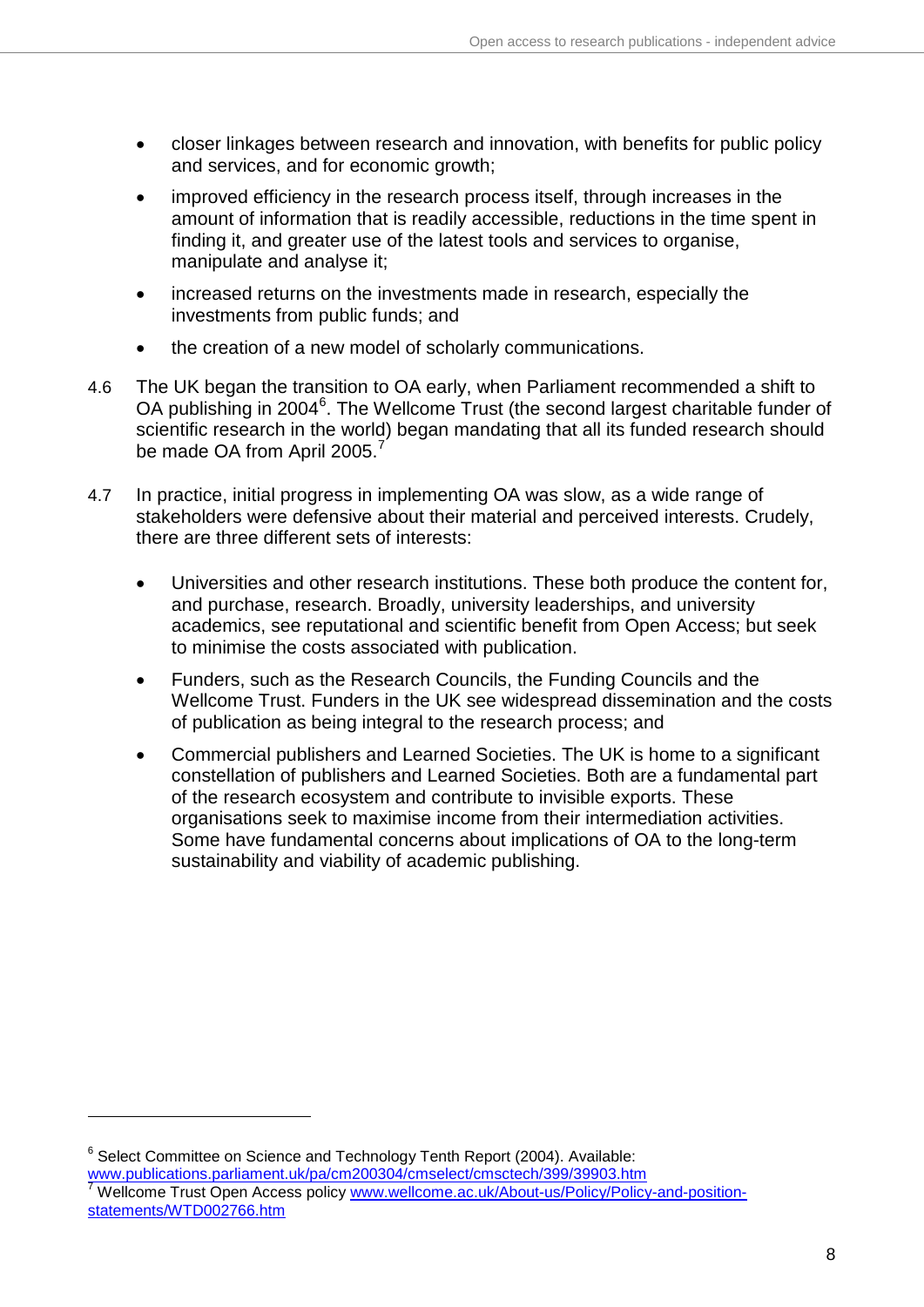### **Establishing the policy framework in the UK**

- 4.8 OA policy development in the UK gained transformative impetus with the 2012 report by Professor Dame Janet Finch.<sup>[8](#page-8-1)</sup> This recognised that the traditional research communications system was becoming "increasingly unsustainable as a result of the economic, technological and social changes."<sup>[9](#page-8-2)</sup>
- 4.9 The Finch Report sought to balance the different interests of the three principle stakeholder groups, and in doing so, the report recommended a mixed economy of 'Gold' and 'Green' routes to OA by which:
	- '**Green' Open Access** refers to publications which are placed in institutional or subject repositories, often after a publisher imposed embargo period. Publishers often impose copyright and re-use restrictions on such publications
	- '**Gold' Open Access** refers to publications where 'Article Processing Charges' (APCs) are paid to the publisher, in return for immediate and unrestricted access to the full text to anyone in the world.
- 4.10 Finch concluded that pursuing Gold over Green should ultimately be the preferred practice in delivering the full benefits associated with OA, of improved 'transparency and accountability, engagement with research and its findings, closer linkages between research and innovation, and improved efficiency in the research process itself'.[10](#page-8-3)
- 4.11 There is the potential for a significant 'free rider' problem with Open Access. Open Access publications are, by definition, freely available. As long as the standard model of subscription publishing prevails, the costs of Open Access disproportionately fall both on countries in the vanguard (in this case, the UK) and research intensive universities. Although Finch recognised that the UK may end up with higher costs, the expectation was that UK leadership would help to lead to a transformation that other countries would emulate.
- <span id="page-8-0"></span>4.12 In his response to the Finch Report, David Willetts endorsed the recommendation for a mixed economy, as a transitory arrangement towards Gold OA as standard.<sup>[11](#page-8-4)</sup>

<span id="page-8-3"></span><span id="page-8-2"></span><span id="page-8-1"></span> $\frac{9}{10}$  Finch, Janet et al (2012), *[Accessibility, sustainability, excellence: executive summary,](http://www.researchinfonet.org/wp-content/uploads/2012/06/Finch-Group-report-executive-summary-FINAL-VERSION.pdf)* RIN. p.10<br><sup>10</sup> Finch, Janet et al (2012) *[Accessibility, sustainability, excellence: how to expand access to research](http://www.researchinfonet.org/wp-content/uploads/2012/06/Finch-Group-report-FINAL-VERSION.pdf) p* 

Letter to Professor Dame Janet Finch from David Willetts MP (January 2014). Available: [www.researchinfonet.org/wp-content/uploads/2013/02/BIS-Transparency-Letter-to-Janet-Finch-One-Year-](http://www.researchinfonet.org/wp-content/uploads/2013/02/BIS-Transparency-Letter-to-Janet-Finch-One-Year-On-Response-January-2014.pdf)

<span id="page-8-4"></span>[On-Response-January-2014.pdf](http://www.researchinfonet.org/wp-content/uploads/2013/02/BIS-Transparency-Letter-to-Janet-Finch-One-Year-On-Response-January-2014.pdf) 

<sup>&</sup>lt;sup>8</sup> Finch, Janet et al (2012) **[Accessibility, sustainability, excellence: how to expand access to research](http://www.researchinfonet.org/wp-content/uploads/2012/06/Finch-Group-report-FINAL-VERSION.pdf) publications. Report of the Working Group on Expanding Access to Publications. Report of the Working Group on Expan**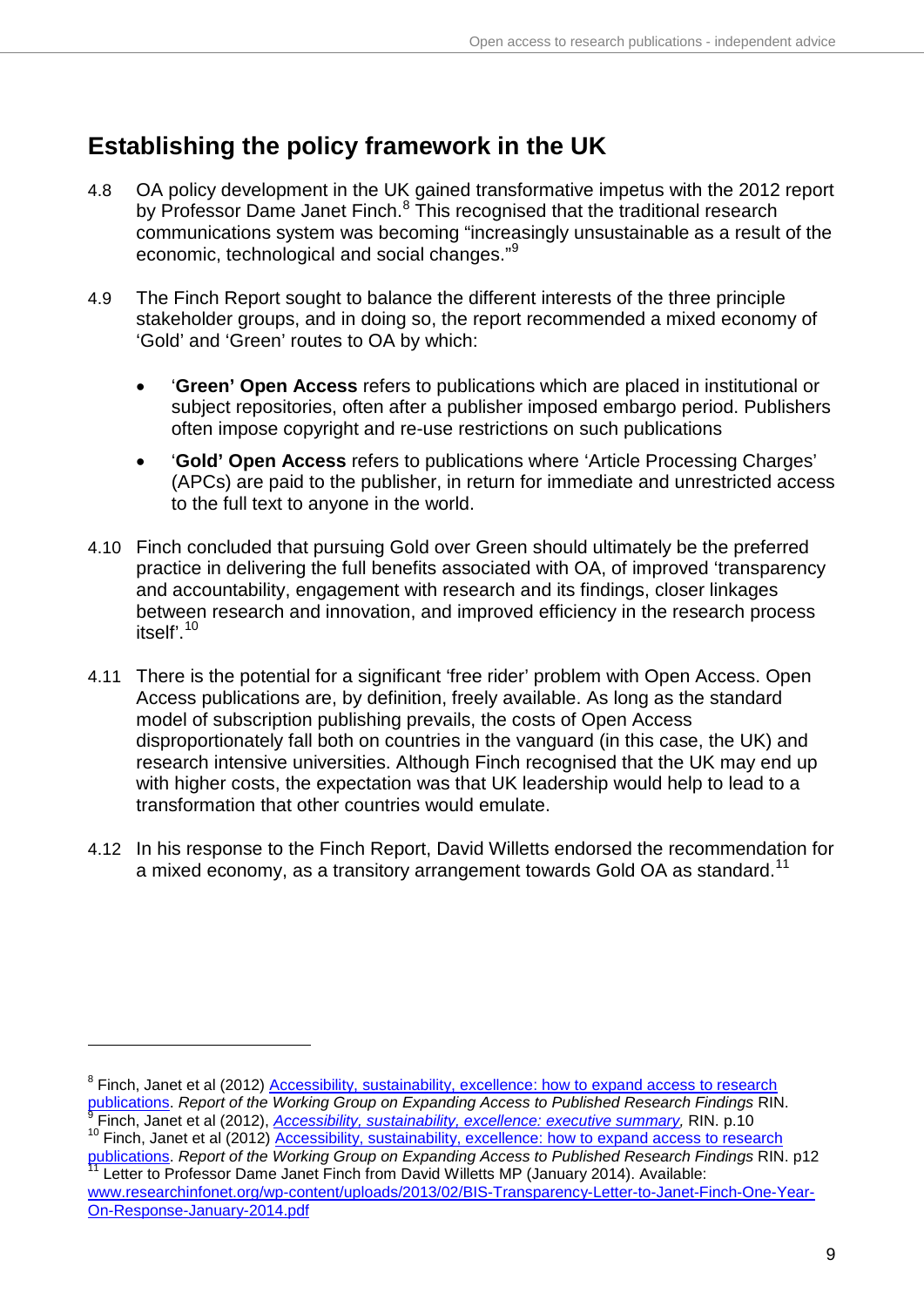### **Initial responses**

- 4.13 However, although Finch was carefully balanced, it did not meet with universal approval. Some leading universities believed that Gold Open Access represented an unfunded commitment at a time of significant budgetary pressures, whilst some Learned Societies believed that 12 month embargo periods for Green Open Access papers would undermine journals in the humanities and social sciences, where dissemination models are markedly different from the physical and life sciences.
- 4.14 To mitigate these concerns, considerable work was undertaken to ensure that the principal policy objective – that of widening access to publicly funded research – could be met with minimal difficulties. This approach included:
	- **Stimulus funding for Gold OA**: The Research Councils top-sliced their budgets to provide particular support for research intensive institutions, in recognition of the fact that the financial burden fell most heavily on them. These funds – circa £22 million a year – could be used both to purchase Gold Open Access and to build institutional repositories
	- **Variable embargo periods for Green OA**: Embargo periods for Green Open Access publications were allowed to vary depending on the broad disciplinary area of a journal; and
	- **Broad endorsement of the mixed economy and parameters for Gold and Green**: The Publishers Association published a 'Decision Tree', endorsed by all parties, stating that Green Open Access was acceptable if no funds were available for Gold (Annexe 1). The Minister gave his approval to the adoption of the Decision Tree in 2013.
- 4.15 Both the Research and Funding Councils implemented Open Access mandates which have led to major changes in behaviour:
	- **Research Councils UK** introduced a revised and central OA policy, replacing pre-existing policies of individual research councils, to take effect from April  $2013^{12}$  $2013^{12}$  $2013^{12}$
	- In March 2014, **HEFCE** (in collaboration with the devolved funding councils) announced that, to be eligible for submission to the next REF, almost all publications must be made open-access.<sup>[13](#page-9-1)</sup>
- 4.16 These mandates mean that almost all publicly funded research will be Open Access. The Funding Councils are agnostic as to whether this should be in Gold or Green form, whilst RCUK have a preference for Gold.
- 4.17 In order to ensure that progress continued to be made, Universities UK agreed to a request from David Willetts to convene the UUK Open Access Coordination Group, with Professor Adam Tickell as Chair. This group has representation from all the

<span id="page-9-0"></span><sup>&</sup>lt;sup>12</sup> RCUK Open Access Policy: [www.rcuk.ac.uk/research/openaccess/policy/](http://www.rcuk.ac.uk/research/openaccess/policy/)<br><sup>13</sup> HEFCE Open Access Policy: [www.hefce.ac.uk/rsrch/oa/Policy/](http://www.hefce.ac.uk/rsrch/oa/Policy/)

<span id="page-9-1"></span>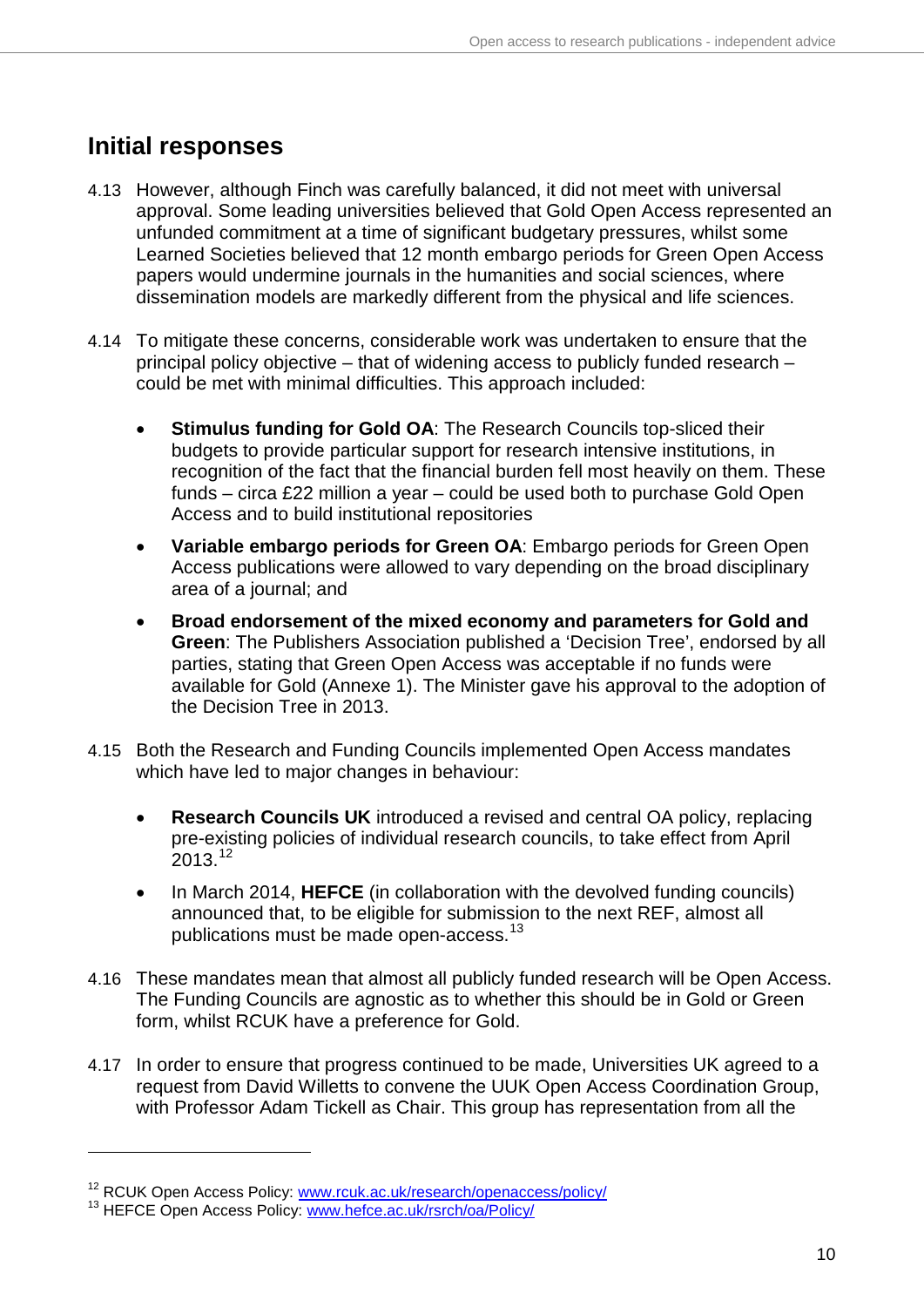principle stake holding communities, and was established in May 2014. The remit of the UUK Open Access Coordination Group is to:

- Develop and interpret the data and evidence base on the implementation of open access in priority areas
- Coordinate related research and activity being undertaken by stakeholders
- Commission research to fill gaps in the evidence
- Provide advice on policy and the direction of implementation of open access
- Provide advice on the coordination and development of open access infrastructure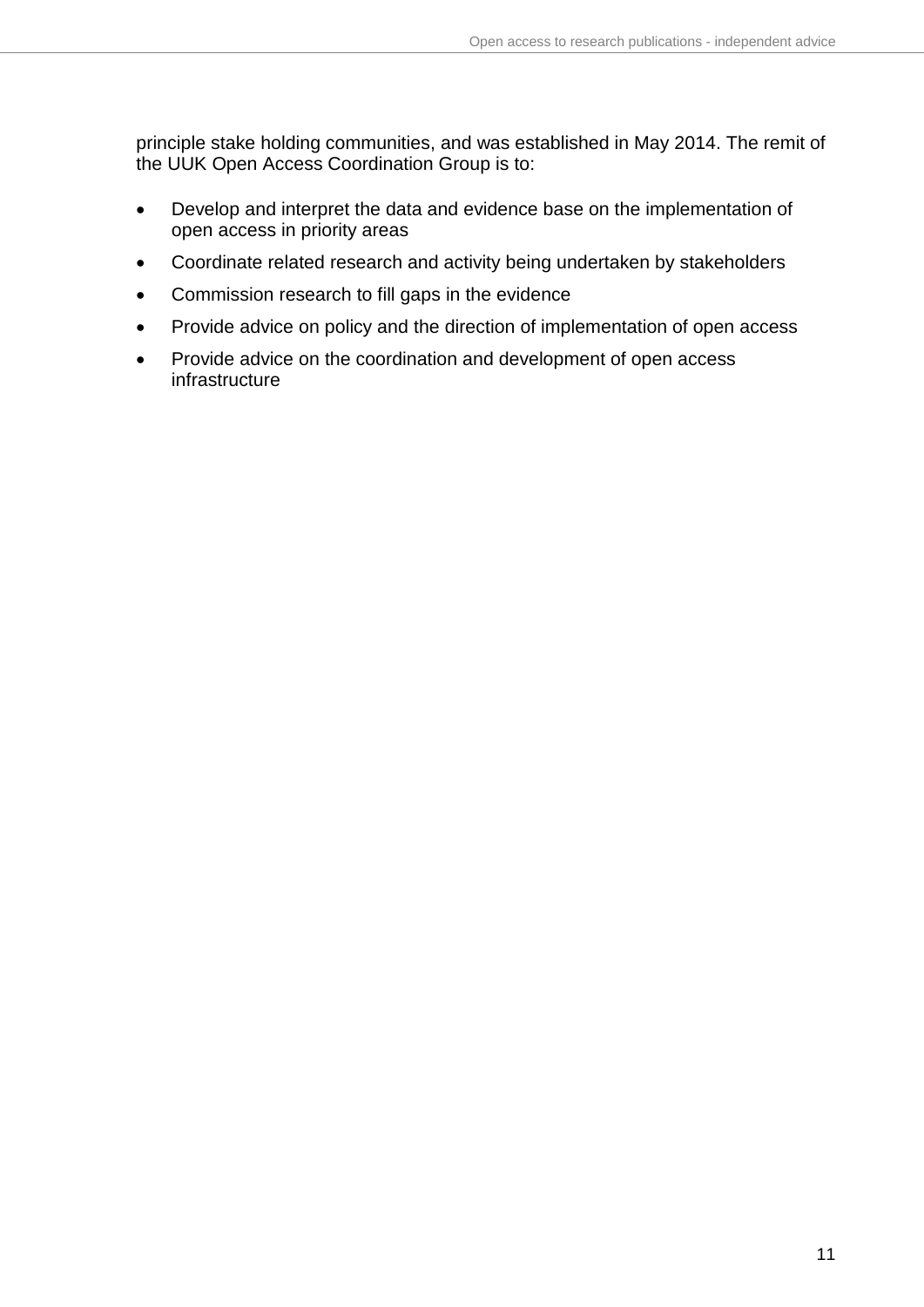## <span id="page-11-0"></span>**5. Progress towards Open Access in the UK**

- 5.1 There has been considerable progress in the transition towards OA in the UK since the Finch Report and the UK is making more progress towards accessible science than any comparable nation. With support from funders (notably the Wellcome Trust, the Research Councils and the EU's FP7 pilot 'OpenAire'), as well as individual institutional initiatives, an estimated 19% of UK authored publications are now published in Gold Open Access form.[14](#page-11-1)
- 5.2 All UK universities with significant QR income have developed institutional repositories to curate and maintain Green Open Access publications and almost all publicly funded research will be available in at least this form by 2017. Since the publication of the Finch Report, there has been a rapid growth in both repositories and deposited articles. In 2014, 6 million articles were downloaded from UK university repositories.<sup>15</sup>

**Figure 1: growth in UK institutional repositories, hosted items and articles, 2012-2015[16](#page-11-3)**



<span id="page-11-1"></span><sup>&</sup>lt;sup>14</sup> See Annexe 3 for more information.

<span id="page-11-3"></span><span id="page-11-2"></span><sup>&</sup>lt;sup>15</sup> IRUS-UK, growth over time. Available: **www.irus.mimas.ac.uk** <sup>16</sup> Ibid.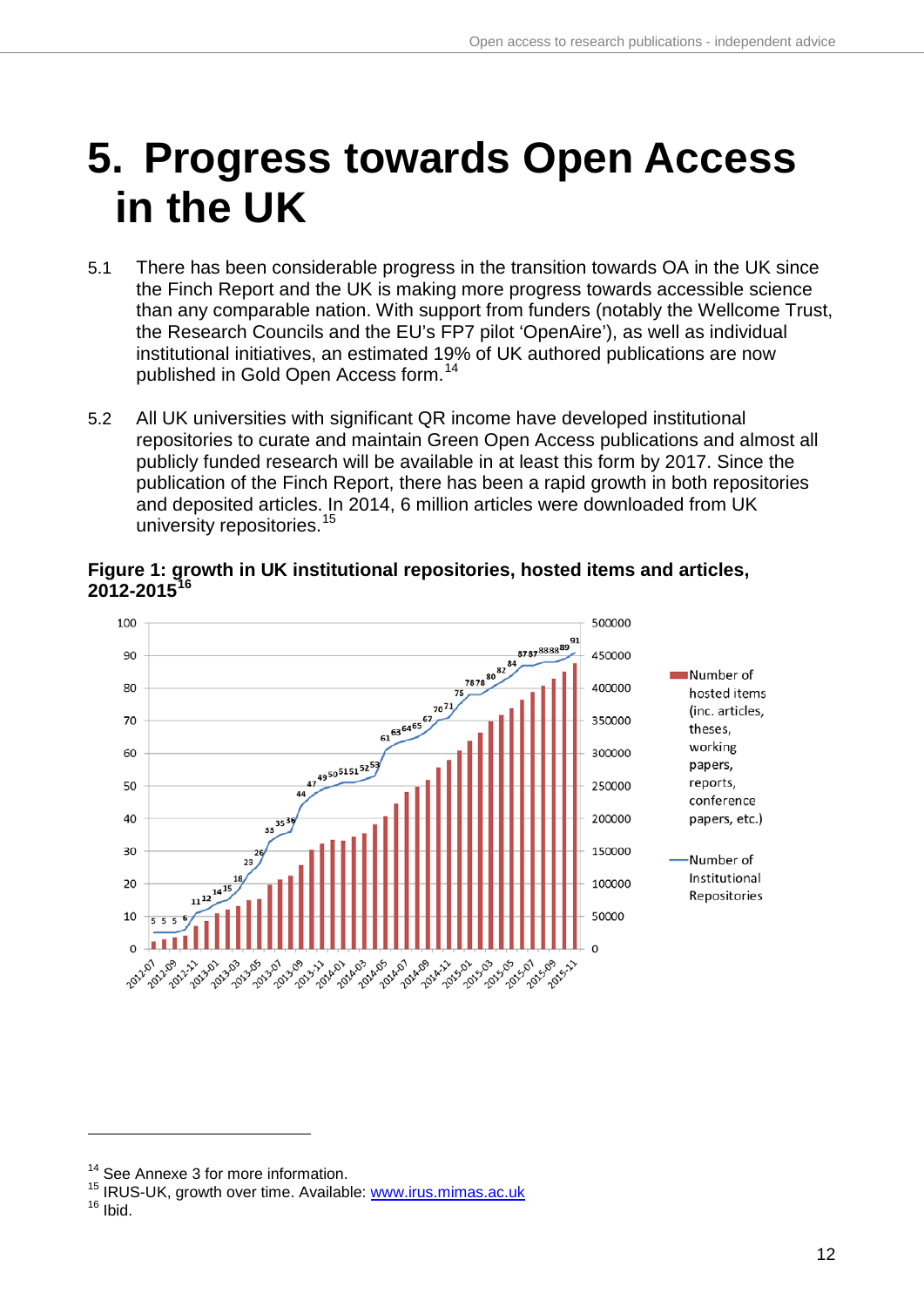- 5.3 Other initiatives that have supported the dissemination of research knowledge through OA include:
	- **The 'Access to Research UK' [17](#page-12-0) public library initiative**: publishers have provided free access to journals to people in 206 local authorities. This enables the public to walk into participating public libraries and access over 10 million articles. Systematic evaluation of the initiative has not yet been conducted, but participating publishers report strong uptake where the scheme is promoted by librarians
	- **Establishment of new, OA-only journals:** These have been set up by disruptive innovators, long-standing commercial publishers, Learned Societies, and research funders. Launched in late 2012, *eLife*[18](#page-12-1) is an example of the new breed of online, peer-reviewed, Open Access-only, scientific journals, focusing on biomedical and life sciences.
	- **Investment in and development of OA infrastructure**: work on necessary infrastructure to support both Gold and Green Open Access has been carried out by a range of organisations and coordinated in the UK by Jisc (overview available in Annexe 2).<sup>[19](#page-12-2)</sup>
	- **Off**-**setting the costs of Gold OA against subscriptions:** There has been some limited progress in developing 'offset deals', where publishers reduce the costs of subscriptions to universities who pay for Gold Open Access. For example, IOP Publishing (the commercial arm of the Institute of Physics) has a 3 year pilot programme which allows the participating 21 universities to offset the majority of their APCs against their subscription and licence fees. Offsetting is considered further in paragraphs 6.22-5.23.
- 5.4 However, significant challenges do remain, particularly in relation to overall costs are particularly high in research intensive universities (see also paragraphs 6.18-6.25).

<sup>17</sup> Access to Research project. Available:<http://accesstoresearch.pls.org.uk/> <http://accesstoresearch.pls.org.uk/>

<span id="page-12-1"></span><span id="page-12-0"></span>The journal was established through collaboration between the Max Plank Society, Wellcome Trust and Howard Hughes Medical Institute. Its articles are immediately and freely available to all, and the journal does not charge authors to publish. It has grown into a successful, non-profit journal. www.elifesciences.org  $19$  Based on a paper prepared for the UUK OA Coordination group (Sept 2015). Further information available

<span id="page-12-2"></span>here: [www.jisc.ac.uk/open-access](https://www.jisc.ac.uk/open-access)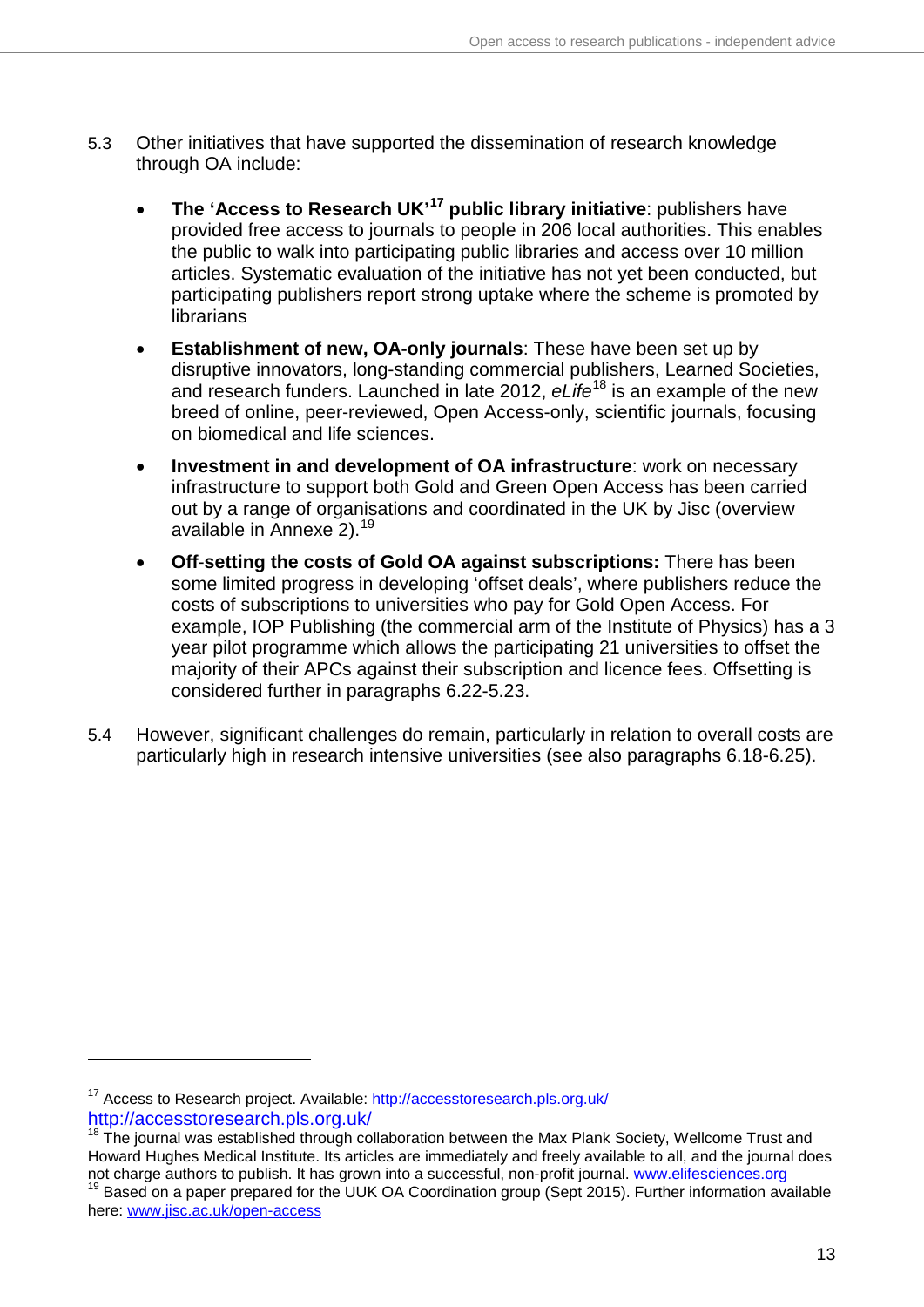### <span id="page-13-0"></span>**6. Issues and challenges**

- 6.1 There remain some challenges in making the transition to Open Access. These might be summarised under five broad headings:
	- i. Market considerations
	- ii. Supporting Gold OA
	- iii. Supporting Green OA
	- iv. Supporting Monographs
	- v. Coordination and stakeholder management

### <span id="page-13-1"></span>**i. Market considerations**

- 6.2 The journey towards Open Access remains in development. While there is not unanimity, a number of stakeholders have indicated that they believe the current journal market is failing to operate optimally – particularly in relation to journal access and the cost of Gold OA. Such concerns are held within the UK and elsewhere in Europe, evidenced by the strong stance taken by the League of European Research Universities.<sup>20</sup>
- 6.3 Broadly speaking, the features present in a mature and optimal market are characterised by:
	- *low levels of market concentration*
	- *low entry barriers*

- *dispersed buyer power*
- *strong customer response*[21](#page-13-3)
- 6.4 Where one or more of these is not present, there could be negative consequences for efficiency, productivity and quality. These will be briefly considered in turn.
	- *low levels of market concentration*
- 6.5 There are many journals and publishers operating in the journal market, offering a wide range of options to authors and research funders as to where and how research is disseminated.
- 6.6 However, the market is dominated by a small number of large publishers. The available evidence suggests that the vast majority of both subscription fees and

<span id="page-13-2"></span><sup>20</sup> LERU Statement for the 2016 Dutch EU Presidency (2015) *Moving Forwards on Open Access.* [www.sconul.ac.uk/sites/default/files/documents/LERU%20Statement%20Moving%20Forwards%20on%20O](http://www.sconul.ac.uk/sites/default/files/documents/LERU%20Statement%20Moving%20Forwards%20on%20Open%20Access.pdf)<br>pen%20Access.pdf

<span id="page-13-3"></span>Competition Commission (2013) Guidelines for market investigations: Their role, procedures, assessment and remedies. Available from:

[www.gov.uk/government/uploads/system/uploads/attachment\\_data/file/284390/cc3\\_revised.pdf](https://www.gov.uk/government/uploads/system/uploads/attachment_data/file/284390/cc3_revised.pdf)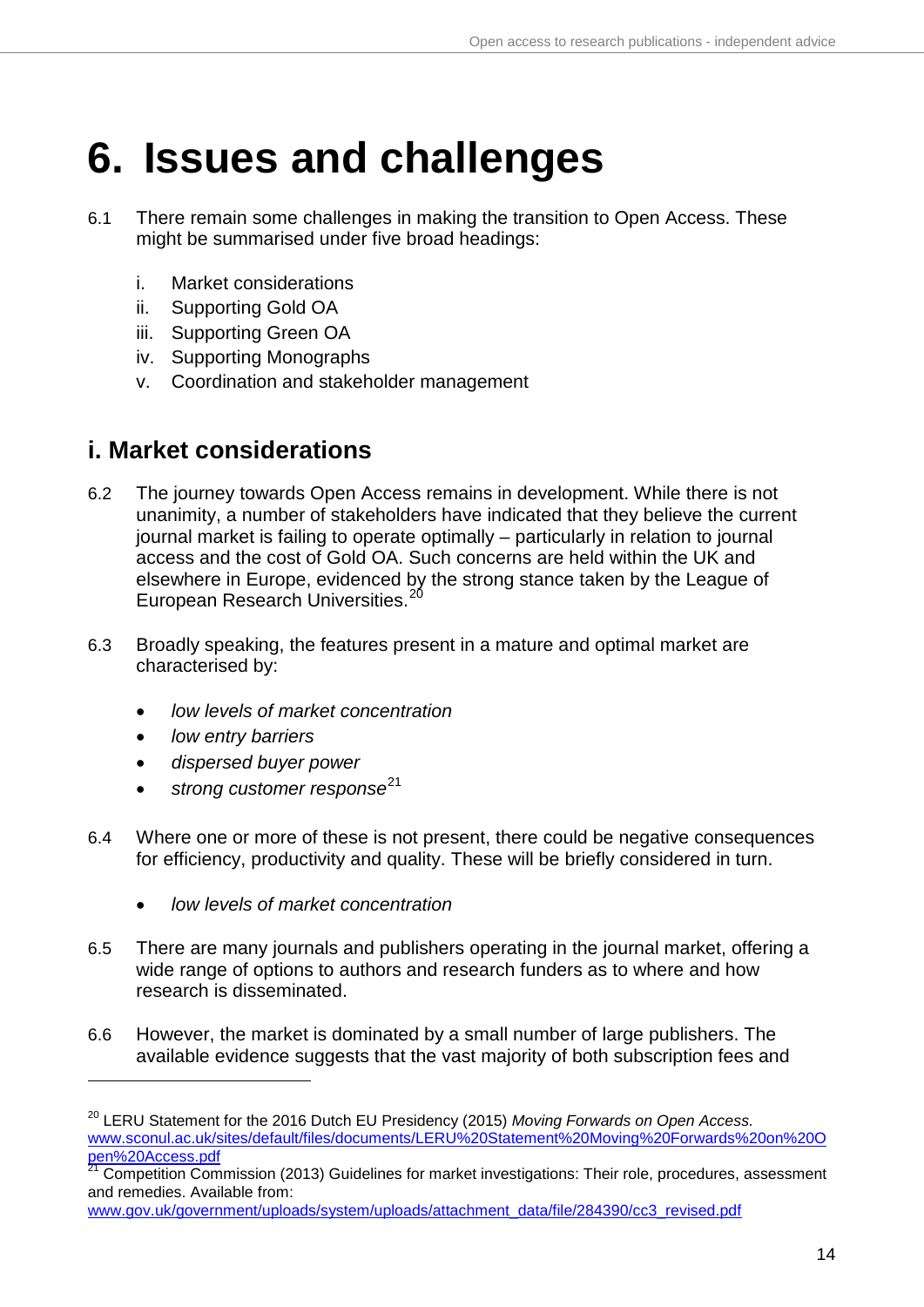APCs are paid to a small number of publishers, and that the market appears to be somewhat resistant to lowering levels of market concentration.

- 6.7 Figure 2 shows the best estimate of the cost of journal subscriptions that UK universities pay to the largest ten publishers which, in 2014, totalled £94m. The data were gathered using FOI Act requests and, as not all universities responded in all years, they are likely to under-estimate the total cost. The four largest publishers account for a majority of subscription income.
- 6.8 The best estimates of the spending by UK universities on APCs show a similar pattern (Figure 3, over). In the chart, it is worth noting that PLOS (the Public Library of Science) is an Open Access only publisher. These data are drawn from a sample survey conducted by Jisc and under-estimate total spending. Separately, research commissioned for this work estimates current total spending on APCs in 2015 as being in the region of  $£33m<sup>22</sup>$ .



#### **Figure 2: Subscription costs to 10 largest publishers from 155 institutions, 2010-2014[23](#page-14-1)**

<span id="page-14-1"></span><span id="page-14-0"></span><sup>&</sup>lt;sup>22</sup> Research Information Network (2015) *Bespoke OA modelling commissioned by UUK*. Unpublished.<br><sup>23</sup> Retr0.me (2015) *UK universities' spending on journal subscriptions*. Available: <http://retr0.me/2015/07/07/UK-HEI-journal-subscriptions.html>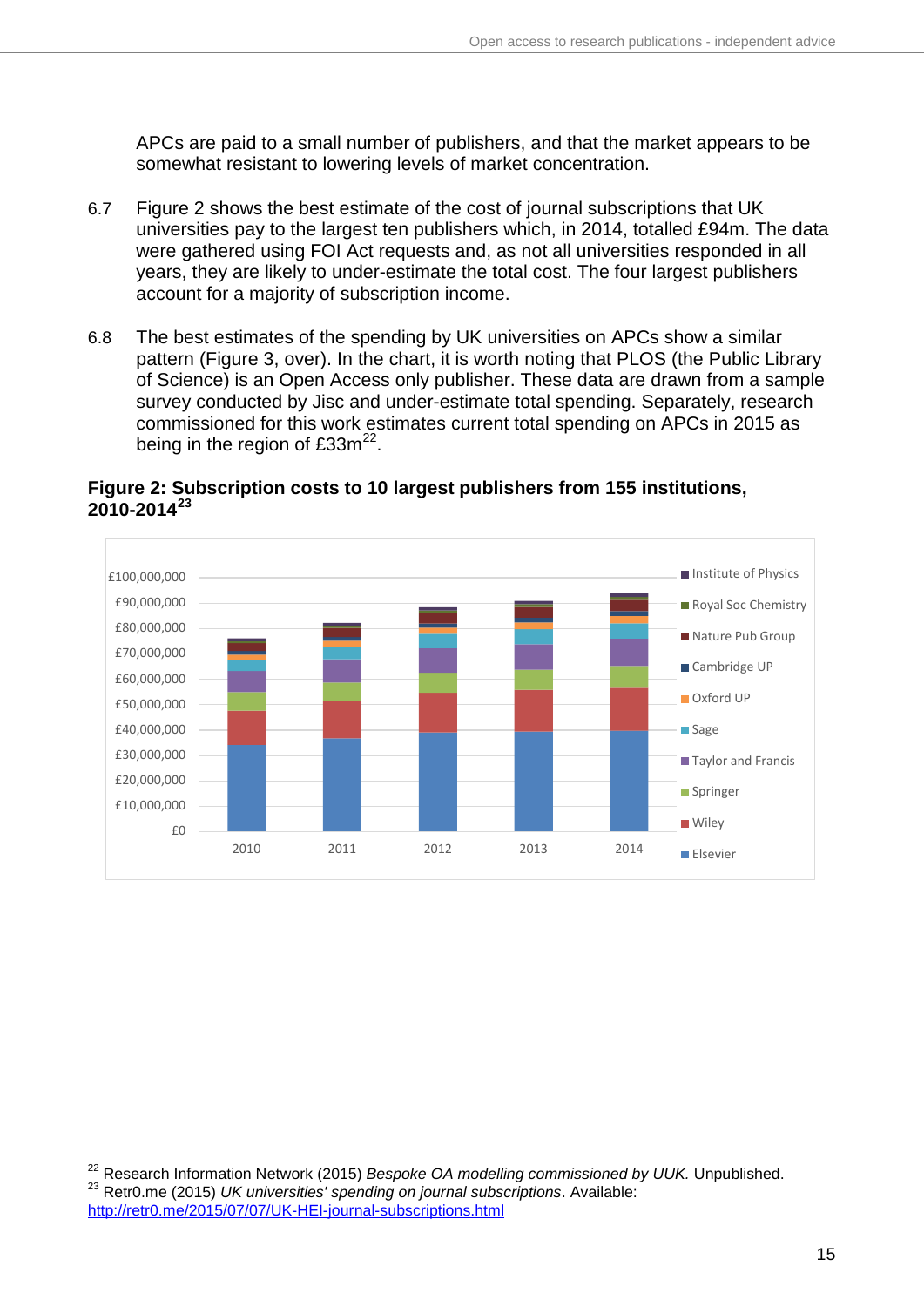

**Figure 3: Gold OA charges paid to publishers from a sample of institutions, 2015[24](#page-15-0)**

6.9 It would be unfair simply to 'blame' publishers for such concentration. Academics not only prefer to publish in high status journals, but citation practices, promotion processes and peer review in both the REF and research granting bodies may favour such publications. Consequently, 'prestige' diminishes the salience of cost signals, hindering effective market operation. To assist an effective market, this relationship between perceptions of quality and particular journal titles should be weakened.

**Recommendation:** universities should be encouraged to sign-up to the *San Francisco Declaration on Research Assessment.* [25](#page-15-1) This requires that metrics are used appropriately in the evaluation of individual researchers in order to remove distortion in the market by privileging certain publication routes. Providers of research metrics<sup>[26](#page-15-2)</sup> have clearly stated the need to use them appropriately and that they should not be employed at a granular level.

• *low entry barriers*

-

6.10 A well-functioning publication market also requires surmountable barriers to entry for new providers (publishers). Likewise, providers need to be able to fail.

<span id="page-15-0"></span><sup>&</sup>lt;sup>24</sup> Based on Data provided by the Jisc Total Cost of Ownership (TCO): [www.jisc-collections.ac.uk/Jisc-](https://www.jisc-collections.ac.uk/Jisc-Monitor/APC-data-collection/)[Monitor/APC-data-collection/ 25](https://www.jisc-collections.ac.uk/Jisc-Monitor/APC-data-collection/) American Society for Cell Biology (2013). *The San Francisco Declaration on Research Assessment*

<span id="page-15-1"></span>www.ascb.org/dora/<br><sup>26</sup> For example, [www.elsevier.com/connect/san-francisco-declaration-on-research-assessment-dora-](https://www.elsevier.com/connect/san-francisco-declaration-on-research-assessment-dora-elseviers-view)

<span id="page-15-2"></span>[elseviers-view](https://www.elsevier.com/connect/san-francisco-declaration-on-research-assessment-dora-elseviers-view) and http://researchanalytics.thomsonreuters.com/statement\_re\_sfdra/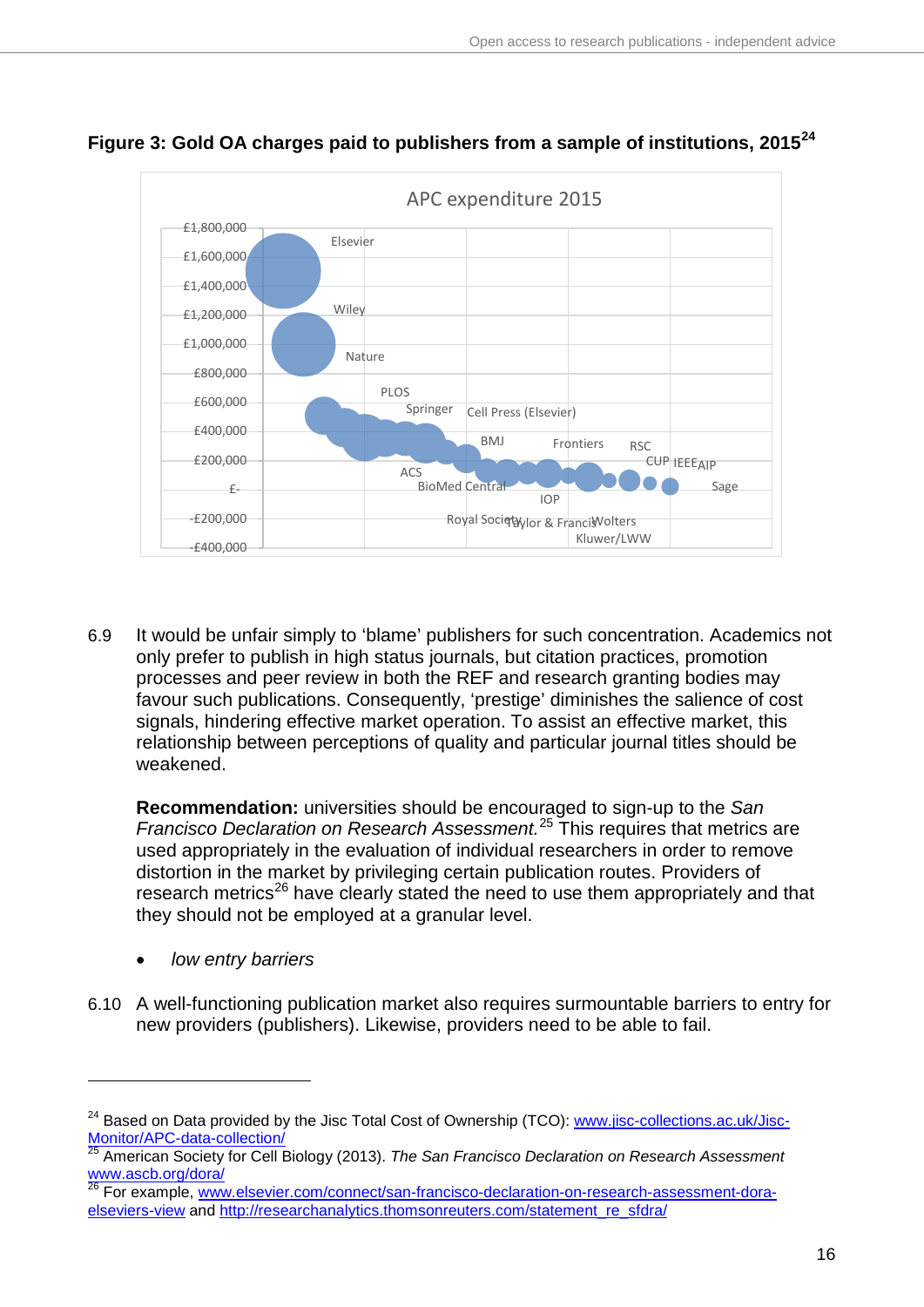- 6.11 Although historically marked by stability and long-standing publishers, there has been a high level of market entry – but typically in the OA-only, digital-only publishers. The subscription publishers have not seen comprehensive challenge. As cost is not a significant driver for a researcher's choice of journal, brand reputation makes it difficult for new market entrants to become established.
- 6.12 It is, however, important not to lose sight of the contribution and potential of exclusively Open Access publishers, such as  $P\text{LoS}^{27}$  $P\text{LoS}^{27}$  $P\text{LoS}^{27}$  and Hindawi<sup>[28](#page-16-1)</sup>, and journals, such as *e-Life* and *Nature Communications.* These have been disruptive and are contributing to a transformation in science communication. They are more likely to embrace innovative new technologies, approaches and business models. This has meant that new entrants to the market have been able to operate competitively, at scale, in a relatively short period of time, offering a real alternative to incumbent providers. It is essential that research funders and universities continue to support such developments, and more research into drivers and barriers would be beneficial.
	- *dispersed buyer power*
- 6.13 The academic journals market is international and, while there are forums within which library consortia discuss matters of common interest, there are no examples of significant international collaboration by buyers in negotiating with journal publishers. The UK could usefully learn from the Dutch, and cooperate where appropriate opportunities arise.
	- *strong customer response*
- 6.14 At present, researchers are empowered as consumers, and can spend their funding where they decide (within the remit of funders policies). RCUK provide block-grant funding for OA, which is top-sliced from the overall research funding pot. This is an appropriate, low-burden approach that helps underpin the additional costs of delivering Gold OA, and is broadly supported by the research community. It signals that the costs of publication must be valued as an integral part of the total cost of research.

**Recommendation:** the Research Councils should continue to support Gold Open Access charges<sup>29</sup>. However, this needs to be alongside other measures noted in this paper.

6.15 There has been some concern raised by research funders about the quality of service received from publishers in return for Gold OA charges. The Wellcome Trust in particular has said that: "we expect every publisher who levies an open access fee to provide a first class service to our researchers and their institutions [which] still seems to be some way off. These problems are particularly prevalent amongst

<span id="page-16-2"></span><span id="page-16-1"></span>

<span id="page-16-0"></span><sup>&</sup>lt;sup>27</sup> PLOS (Public Library of Science): www.plos.org<br><sup>28</sup> Hindawi Publishing Corporation: www.hindawi.com<br><sup>29</sup> Nurse, P. (2015) *Nurse review of research councils: recommendations*. Available:

[www.gov.uk/government/publications/nurse-review-of-research-councils-recommendations](https://www.gov.uk/government/publications/nurse-review-of-research-councils-recommendations)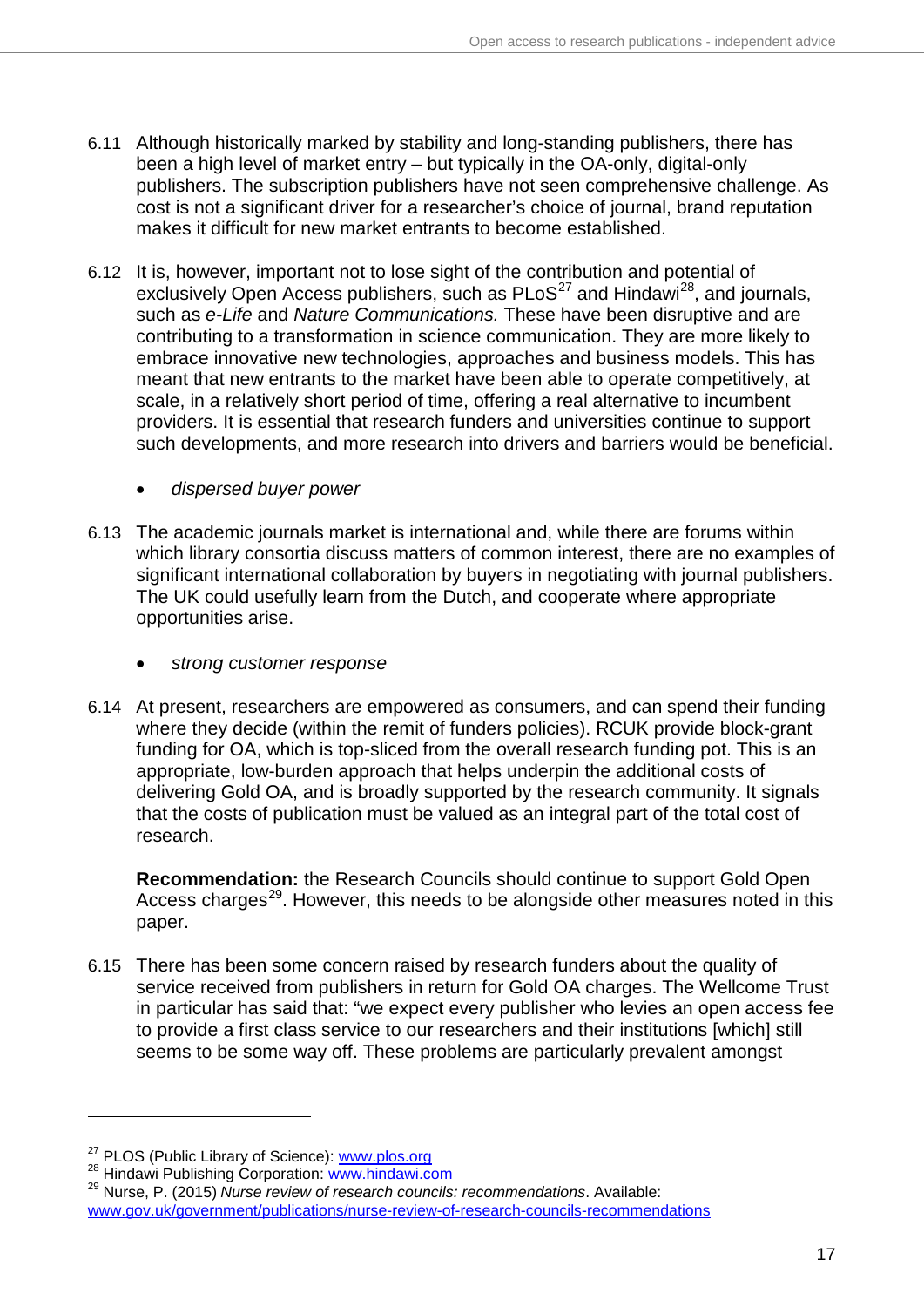publishers offering a hybrid OA option, which is also the more expensive way to comply with our OA policy."[30](#page-17-1)

6.16 In order to assist the quality of service provision and aid transparency and clarity of information necessary for decision making, relevant stakeholder groups should continue to work together to understand each party's needs and expectations.

**Recommendation:** Publishers and purchasers need to agree clear service standards around Gold Open Access. The UK Open Access Coordination Group can assist in producing a framework. Ministerial support for this would provide a welcome stimulus to action.

6.17 Alongside the individual recommendations above, the UUK OA Coordination Group should continue to commission research to monitor the transition towards open access, and specifically include a review of the developing market conditions. By doing so, we can be assured that the transition to OA continues to proceed.

**Recommendation:** The impact of the various mechanisms being introduced to help shape a more effective market (such as off-setting arrangements) and the implementation of the voluntary good practice guide and code of conduct should be **reviewed** in three years and the outcomes should be reported to the Minister. Regular progress updates Years 1 and 2 could be included in the **annual report to the Minister**.

### <span id="page-17-0"></span>**ii. Support for Gold OA**

- 6.18 Although there is a broad consensus about the benefits of Open Access in the UK, financial challenges remain. This is particularly acute in relation to Gold OA. Research for this report shows a consistent and steep increase in the average cost of purchasing Gold OA, without a commensurate fall in subscription costs. Consequently, the overall costs of publication are increasing beyond those projected in the Finch Report. This has largely resulted from the growth of, so-called, 'hybrid' journals which remain based on subscriptions but, for an additional fee, will publish papers on the Gold model.
- 6.19 Publishers and Learned Societies are concerned (i) that hybrid journals will publish so many individual Gold papers that international customers will cancel subscriptions, but that income from these Gold papers will be insufficient to replace the lost income and (ii) that new Open Access journals will replace existing subscription and hybrid journals. In extremis some journals may close and ensuring that digital content remains accessible will be important. Further research is required to understand the true implications of the OA agenda on sustainability with regards to individual publishers and Learned Societies.

<span id="page-17-1"></span><sup>&</sup>lt;sup>30</sup> Kiley, R. (2015) The Reckoning: An Analysis of Wellcome Trust Open Access Spend 2013-14. Available: [http://blog.wellcome.ac.uk/2015/03/03/the-reckoning-an-analysis-of-wellcome-trust-open-access-spend-](http://blog.wellcome.ac.uk/2015/03/03/the-reckoning-an-analysis-of-wellcome-trust-open-access-spend-2013-14/)[2013-14/](http://blog.wellcome.ac.uk/2015/03/03/the-reckoning-an-analysis-of-wellcome-trust-open-access-spend-2013-14/)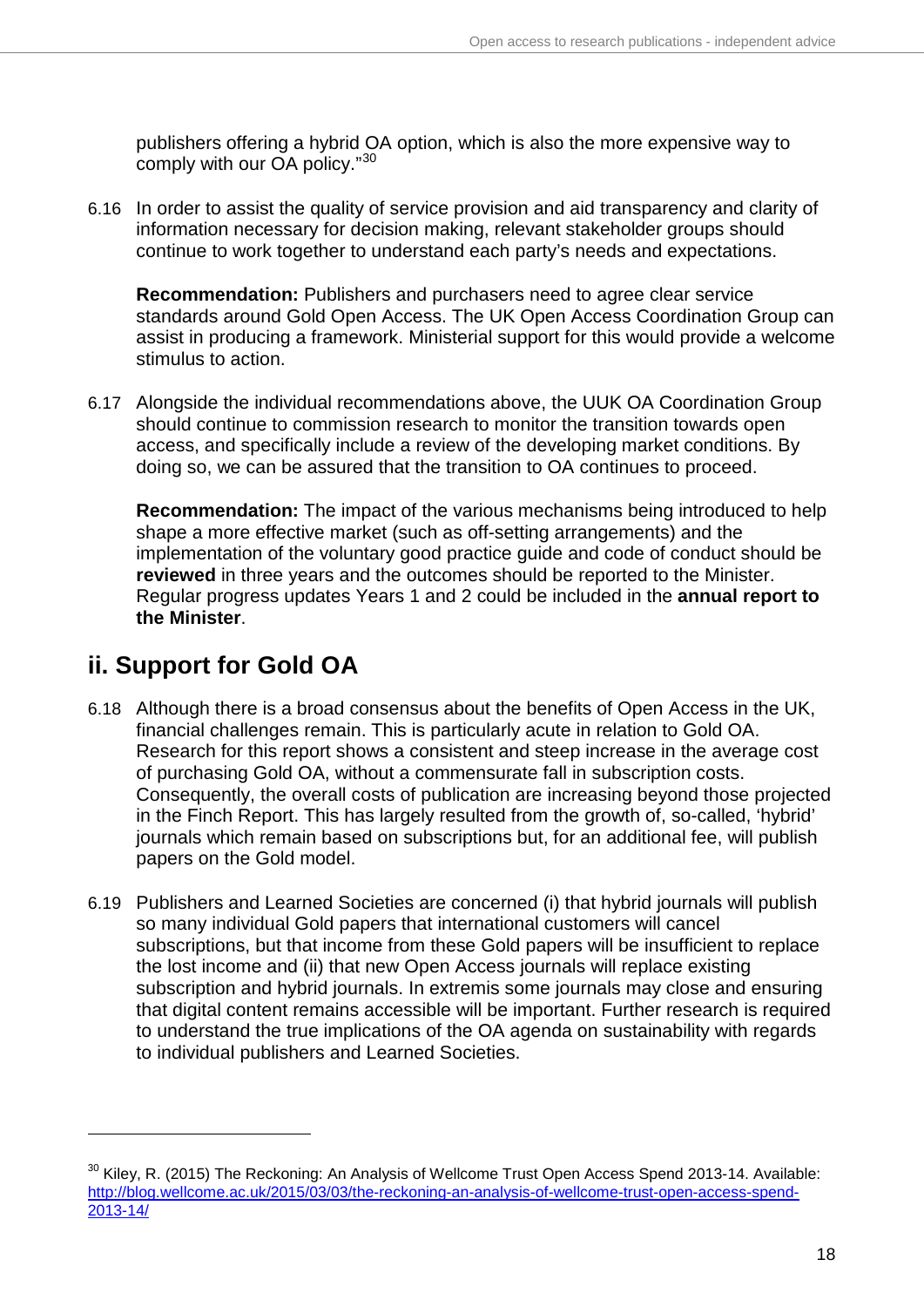- 6.20 Universities are concerned that the preference for Gold Open Access is placing a strain on national and institutional research budgets. As detailed in Annexe 6, modelling commissioned for this report suggests that the costs of driving a strong preference for Gold OA could rise from £33 million in 2014 to between £40 million and £83 million by 2020, of which approximately 76%<sup>[31](#page-18-0)</sup> is accounted for by payments to the publishers of hybrid journals.
- 6.21 The interaction between the two different charges, and the complexity that local deals add to the picture, makes it is extremely difficult to arrive at a robust estimate of potential costs associated with the move to OA over time. However, if we consider the overall amount paid to publishers (combining subscriptions and APCs), we estimate a **potential** rise in total costs to universities alone from £168m in 2014 to between £185m-£244m by 2020 (see Figure 4 on next page)
- 6.22 One solution to this is that APCs are offset against subscription costs in hybrid journals. Offsetting deals in the UK are still in development, and dialogue between funders and publishers should be encouraged to this end. The in-principle agreement announced in December 2015 between Elsevier and Dutch universities, which appears to be a country level offset scheme, may provide a model for the UK to emulate. $32$
- 6.23 An alternative approach would be to consider whether funding Gold Open Access in Hybrid Journals where there are no equivalent offsets in subscription costs is a good use of public funds. During the course of working on this report, I met with the Publishers Association and Elsevier and I do not believe that the major publishers would find this slight change of course challenging.



#### **Figure 4: Estimated projection of total funding to publishers (via Gold and subscription charges) to the research system[33](#page-18-2)**

<span id="page-18-0"></span> $31$  Estimate provide by Jisc based on **Total Cost of Ownership** project. Wellcome Trust's figure of 72% for their  $2012$ - $2013$  reporting period, and 76% from RIN in *Monitoring the transition to Open Access* 

<span id="page-18-2"></span><span id="page-18-1"></span><sup>&</sup>lt;sup>32</sup> Vereniging van universiteiten (2015) Open Access Newsletter, number 13 (10/12/2015)<br><sup>33</sup> Research Information Network (2015) *Bespoke OA modelling commissioned by UUK*. Unpublished. NB: Projected funding to publishers is subject to great many variables that are impossible to accurately forecast, so the above projections are a based on a number of assumptions, detailed in annexe 6.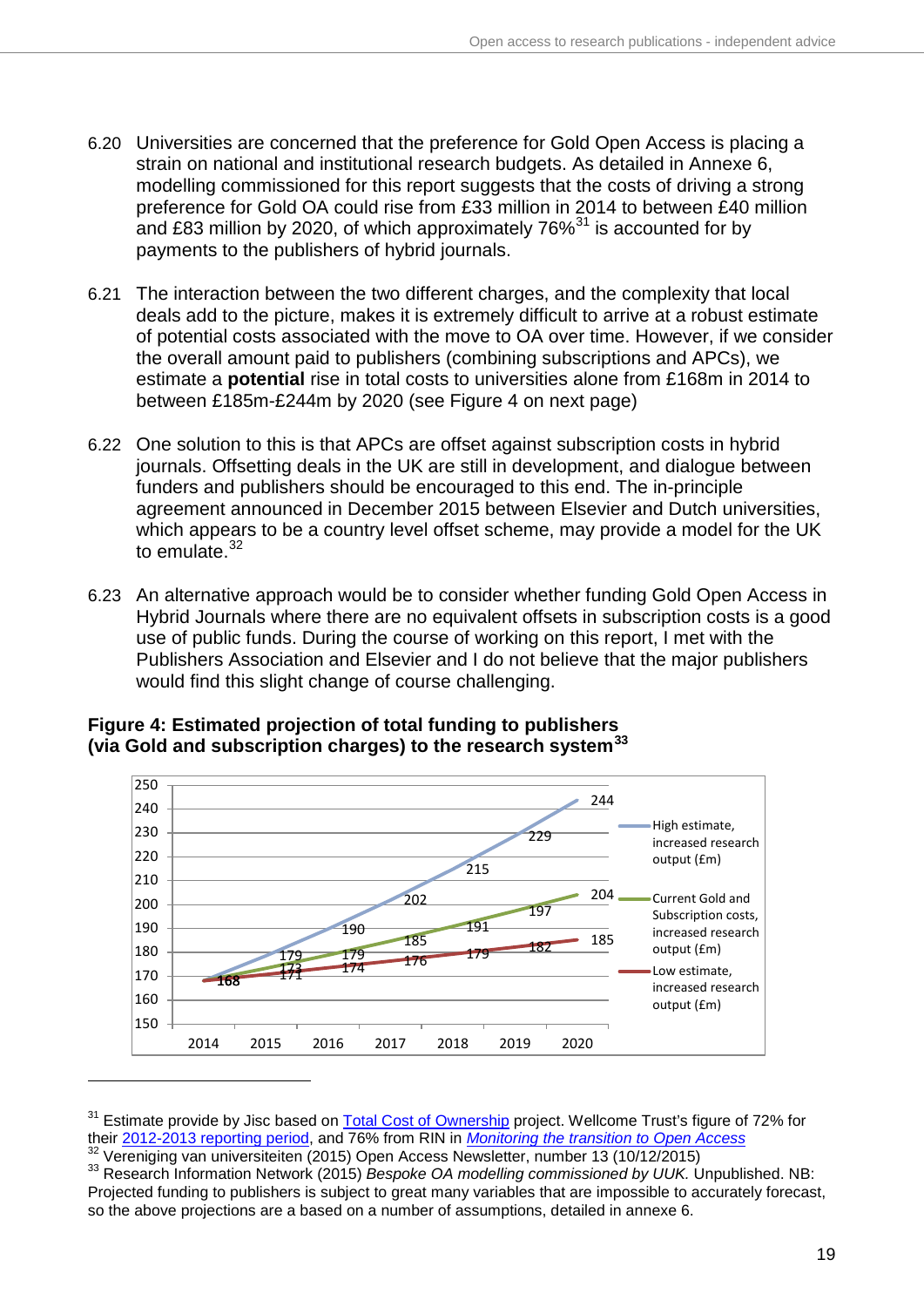6.24 A case could be made that the UK's "strong policy preference for Gold" is limiting the decision making agency of researchers and therefore limiting price differentiation within the Gold publishing marketplace. Observers have posited that the wide variety in APC prices and their general convergence suggests that APC prices might not be grounded in the actual cost of producing an article but are perhaps reflections of what the market can bear.<sup>[34](#page-19-1)</sup>

**Recommendation**: Flexibility in the UK's favoured route to Open Access would allow greater freedom of choice for researchers on where and how to publish and, mindful both of the clear need to maintain the UK's strong leadership in Open Access and of the strong contribution that institutional repositories are making to widening public access, the current UK 'strong policy preference' for 'Gold' could usefully be inflected as a **'preference for Gold'.**

6.25 Such a shift would be assisted by greater harmonisation of funder policies for Open Access, and so it is recommended that RCUK and HEFCE consider such a proposition, as part of a wider effort to further empower universities and researchers to make the most effective and efficient choices when making publicly-funded research 'open'.

**Recommendation:** Convene an **Efficiency Forum** sub-group, to be technical and detailed in nature, with a focus on identifying efficiencies and areas for collaboration in, for example, financial management, policy compliance, and reporting requirements between stakeholders. It will report into the main Coordination group. Membership: Jisc (lead and secretariat); nominated Publishers; nominated institutions; research funders, key infrastructure providers and international representation from Max Planck Digital Library (Germany) and Association of Research Libraries (US and Canada).

### <span id="page-19-0"></span>**iii. Support for Green OA**

- 6.26 The widespread growth of institutional (and subject) repositories is a major, and *relatively* cheap mechanism for meeting the primary policy objective of widening access to publicly funded research. It is a mechanism that, with varying degrees of enthusiasm, the universities, the research funders, and the publishers, have reached an accord over.
- 6.27 However, whilst supporting Green OA is pragmatically essential, even with an impressive growth in repositories there remain issues that must be addressed.
	- There needs to be a guarantee that a deposit in a repository is permanent and accessible. Curating digital material is difficult and potentially costly and as repositories gain momentum, it is possible that outputs could get lost.
	- As Green Open Access publications are sometimes subject to embargoes and rights restrictions, purists do not accept that it they are Open Access. There may

<span id="page-19-1"></span><sup>34</sup> Lawson, S. (2014) *APC Pricing*, Figshare. Available: [https://figshare.com/articles/APC\\_pricing/1056280](https://figshare.com/articles/APC_pricing/1056280)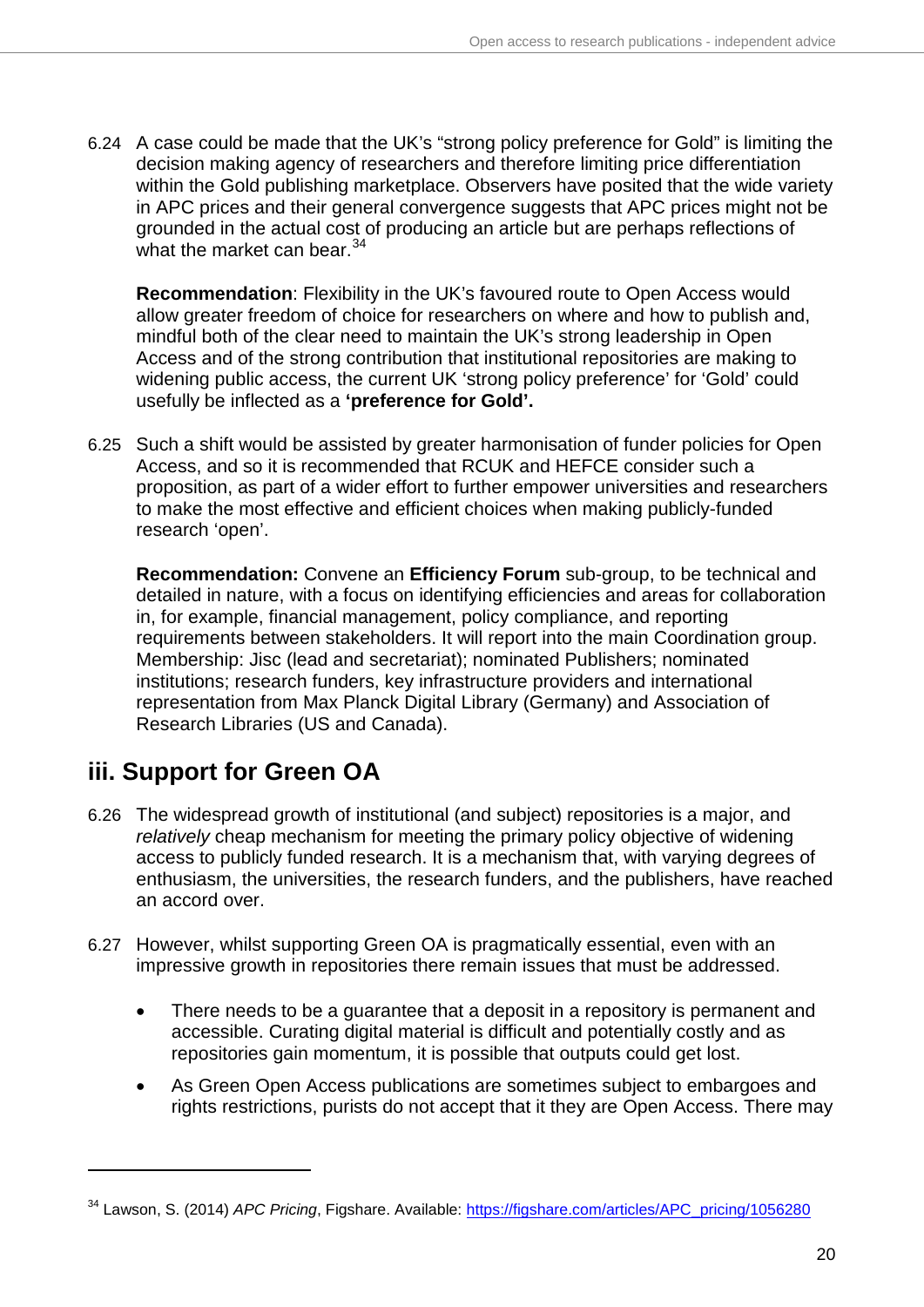be merit in developing a model that permits full re-use after a specified, and lengthier, period of time.

- There needs to be continued development of the infrastructure of repositories and enhance their interoperability so that they provide effective routes to access for research publications including reports, working papers and other grey literature, as well as theses and dissertations; a mechanism for enhancing the links between publications and associated research data; and an effective preservation service.
- 6.28 It is therefore recommended that the British Library, Research Libraries UK and the Society of College, National and University Libraries (SCONUL) convene, with appropriate support, to advise as to the best mechanisms to ensure that there is at least one permanent copy of an open access publication and that due regard is given to long term curation of digital assets. As the Universities UK Group already has many of the stakeholders represented, it would be happy to assist with this.

**Recommendation:** Convene a **Repositories** sub-group, to advise as to the best mechanisms to ensure due regard is given to long term curation of digital assets, and to ensure that there is at least one permanent copy of an open access publication. Membership: British Library, Research Libraries UK and SCONUL convene, with appropriate support.

### <span id="page-20-0"></span>**iv. Support for Monographs**

6.29 Open access monographs remain a challenging objective, but imperative to the overall objective of open science. As recommended in the RCUK review of OA policy implantation, work should continue to support developments in this area.

**Recommendation**: Convene an **Open Access Monographs** sub-group to perform an intelligence sharing / monitoring role in the first instance, and to later advise and help drive the progress of any pilots of OA monographs. Membership: an appropriate chair, Jisc, Wellcome Trust, HEFCE, ARMA, British Library and be convened by UUK.

### <span id="page-20-1"></span>**v. Coordination and stakeholder management**

6.30 I noted in paragraph 4.7 that the different stakeholders have significant financial and policy differences. In the period since the publication of the Finch Report, these differences have remained largely muted at a time when the UK has seen considerable progress in the implementation of the open access mandate. The Learned Society publishers, researchers in universities and independent research organisations and funders have a symbiotic relationship in a thriving research ecosystem. Furthermore, the UK is home to many of the world's leading publishers and journals to the benefit of both employment and the balance of payments. Consequently, subject to ensuring value for public funds, there is merit in maintaining a strong dialogue so that contentious issues can be managed in a collegial fashion.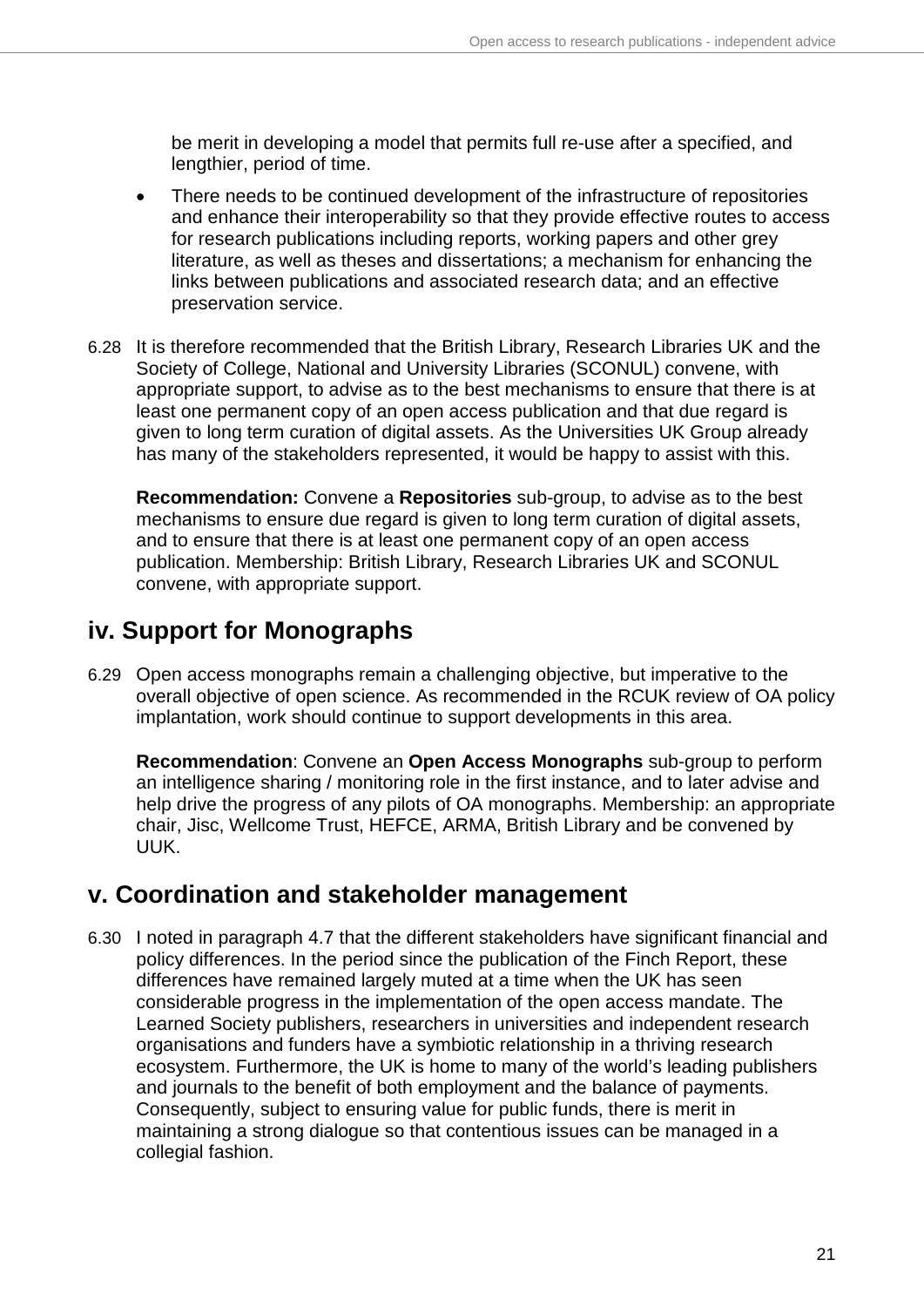<span id="page-21-0"></span>6.31 The UUK OA Coordination Group is an effective vehicle for this, and building on earlier points, it is appropriate that it is utilised to oversee dedicated and focused areas of work. It is proposed that the UUK OA Coordination Group convenes the Task-and-Finish Groups recommended in this document, alongside annual work to monitor the transition to OA, and would be happy to **report to BIS Ministers annually** with a progress report on OA.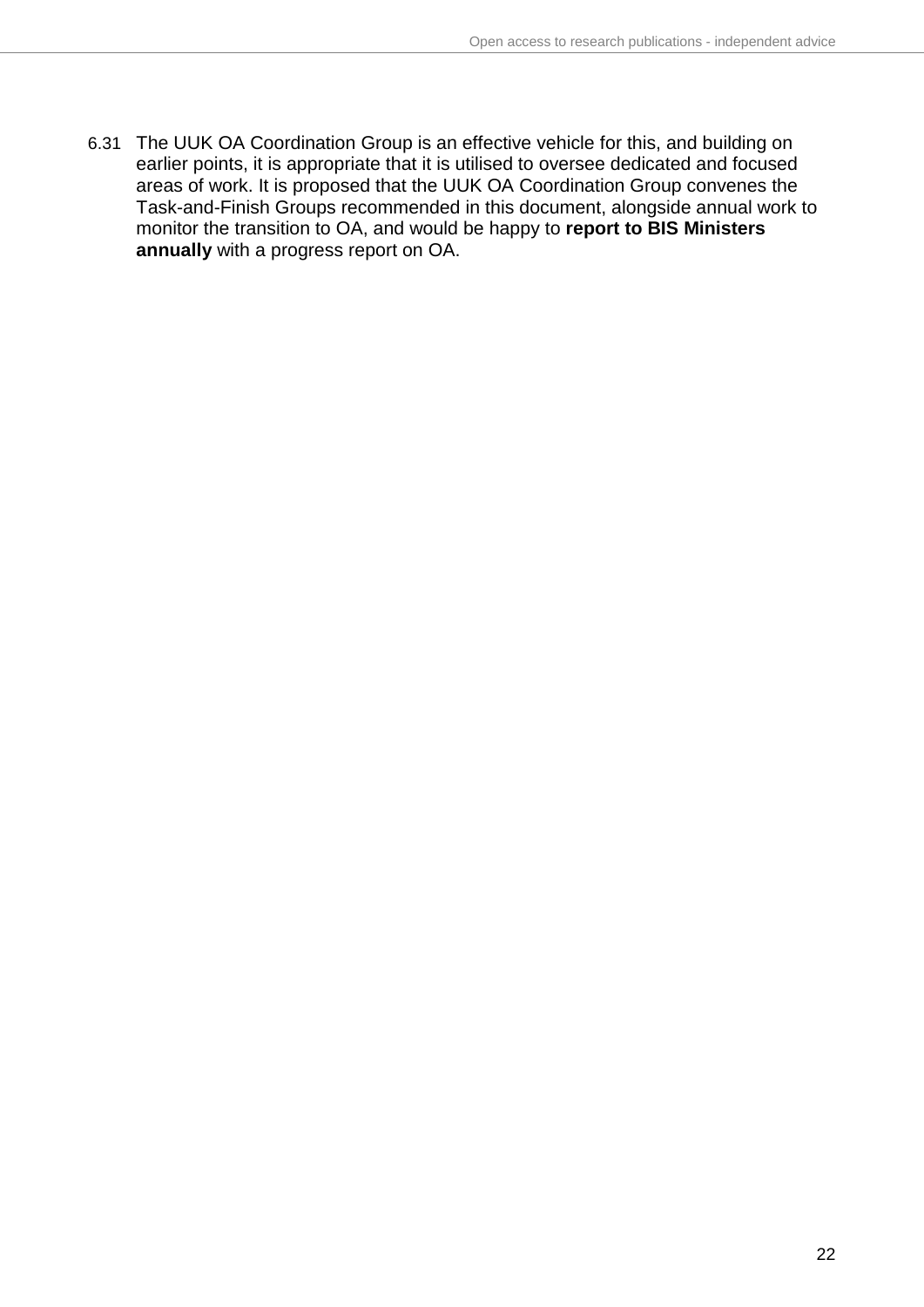## **7. Open Research Data[35](#page-22-2)**

### <span id="page-22-0"></span>**Background**

- 7.1 Open access to research data is a logical evolution of the open science agenda, and both flows from and underpins OA. As the Royal Society argued in 2012,<sup>[36](#page-22-3)</sup> large scale data collection and analysis requires effective communication through a more intelligent openness. The UK has already made a number of international commitments on open data in general, e.g. the G8 set out principles that open data should be discoverable, accessible, assessable, intelligible, useable and, where possible, interoperable.
- 7.2 For data to meet these requirements, they must be supported by explanatory metadata (data about data). As a first step, data that underpin a journal article should be made concurrently available in an accessible database. We are now on the brink of an achievable aim: for all science literature to be online, for all of the data to be online and for the two to be interoperable.
- 7.3 Successful exploitation of these powerful new approaches will come from: (1) a shift away from a research culture where data is viewed as a private preserve; (2) expanding the criteria used to evaluate research to give credit for useful data communication and novel ways of collaborating; (3) the development of common standards for communicating data; (4) mandating intelligent openness for data relevant to published scientific papers; (5) strengthening the cohort of data scientists needed to manage and support the use of digital data; and (6) the development and use of new software tools that simplify the creation and exploitation of datasets.
- 7.4 Making data open to specialists is one challenge; making all data open and available to the general public represents a greater challenge. For example, what is considered intelligible, accessible and useable to the scientific community will be qualitatively different from what is appropriate for a general user.

### <span id="page-22-1"></span>**Open research data and the UK**

- 7.5 Within the UK, open research data are being coordinated by the UK Open Data Forum, a cross-stakeholder group that includes all the major participant organisations with an independent Chair.
- 7.6 The UK is a leading nation in terms of open research data. In particular, the policy framework and approach set out by EPSRC, with its emphasis on institutional responsibility, is being widely adopted by other funders. Other nations, particularly the Dutch, are increasingly active in this field, and there is strong interest from the US in collaborating through the UK Open Data Forum.

<span id="page-22-2"></span><sup>&</sup>lt;sup>35</sup> I am grateful to Professor Nick Wright, PVC Research at the University of Newcastle and co-author of draft Concordat on Open Research Data, for advice on Open Data.

<span id="page-22-3"></span><sup>36</sup> The Royal Society (2012) *Science as an Open Enterprise.* Available: [https://royalsociety.org/topics](https://royalsociety.org/topics-policy/projects/science-public-enterprise/report/)[policy/projects/science-public-enterprise/report/](https://royalsociety.org/topics-policy/projects/science-public-enterprise/report/)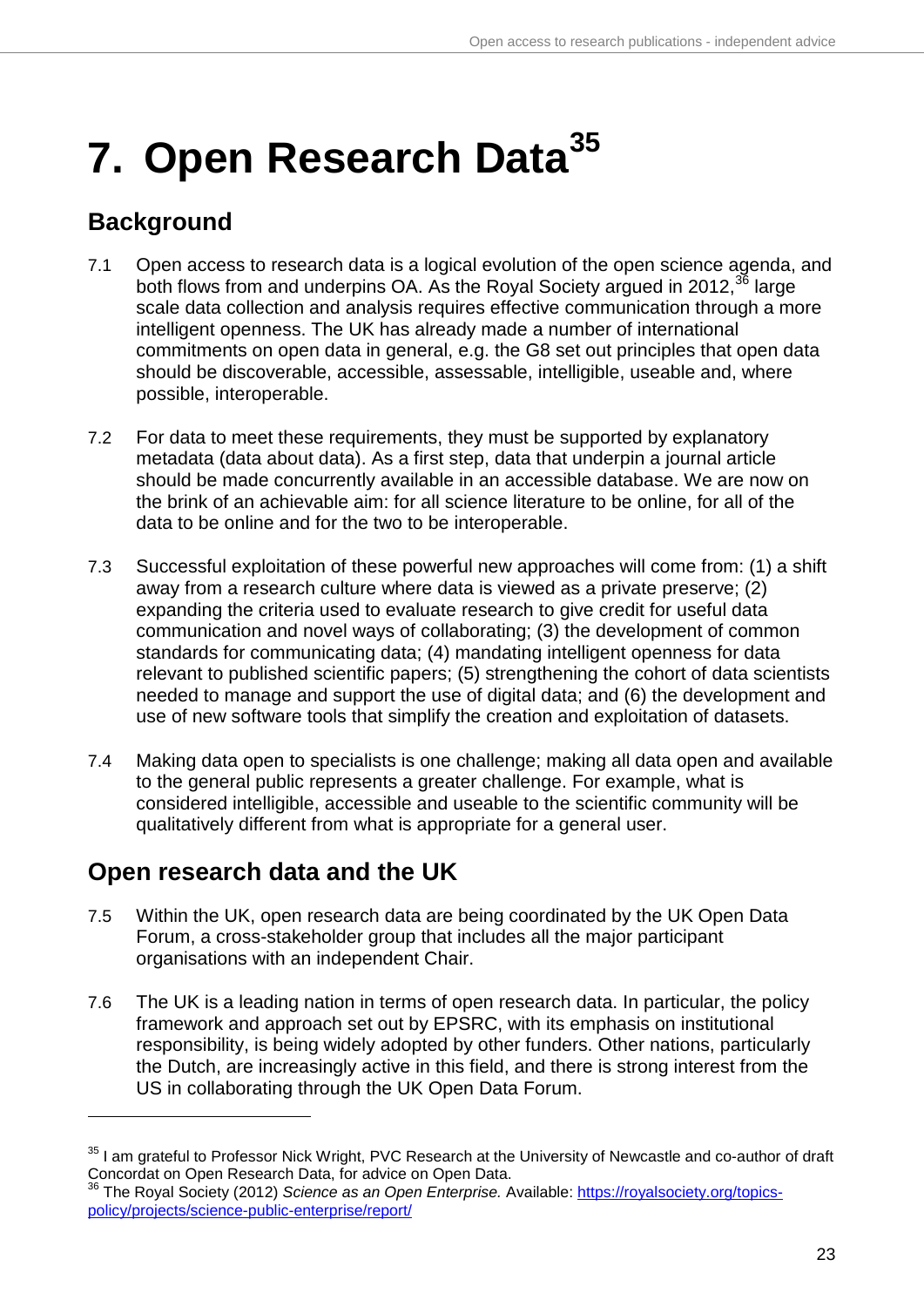- 7.7 There are a wide range of approaches in making data open and accessible that are currently used and/or under development, such as discipline specific and institutional repositories, shared services, and both public and commercial cloud-based offers. Such diversity is a strength and the UK should work towards establishing and strengthening a "data ecology" approach rather than an over-centralised model.
- 7.8 The Open Data movement has made rapid early progress. It would be premature to use regulatory compliance mechanisms to enforce adherence. The data landscape is fast-moving and relatively immature (for example, the major sharing platform has only been widely available since 2012). Any attempt to plan for the future infrastructure needs of the sector cannot make assumptions about what might be considered 'best practice' while new approaches are emerging and evolving. Annexe 7 sets out some of the pros and cons of open data infrastructure, as articulated by the ERAC Task Force on open research data.
- 7.9 The key focus at present is the development of a *Concordat on Open Research Data* that is currently being finalised. The Concordat recognises that different organisations and academic communities are at different levels of maturity in terms of open research data.
- 7.10 The UK Open Data Forum will establish a national infrastructure roadmap to support open research data and coordinate work to support this. It will produce an action plan for the UK by Summer 2016.
- 7.11 Key challenges include:
	- **Digital/data curatorship and selectivity** a decision-tree approach will be developed to guide institutions and researchers over what data should be kept and made open; based on quality, usefulness and importance.
	- **Cost**

Open access to research data should be viewed as part of the total cost of research, and funded accordingly; it provides public benefit, from public funding and hence research funders should be willing/able to support reasonable costs of making data open

- **Recognition and citation/attribution for re-use of datasets** Parity of esteem with research publications should be encouraged, where appropriate
- <span id="page-23-0"></span>• **Intellectual property** The UK taxpayer and industrial co-funders need to be able to exploit the intellectual property from their investment, so delays to the publication of data may be necessary.
- 7.12 The UK Open Data Forum is well placed to take a more formal/public leadership role, and the publication of the Concordat is a good opportunity to stimulate this via a clear mandate. The Forum could then develop into an action focussed group that drives forward progress to agreed outcomes.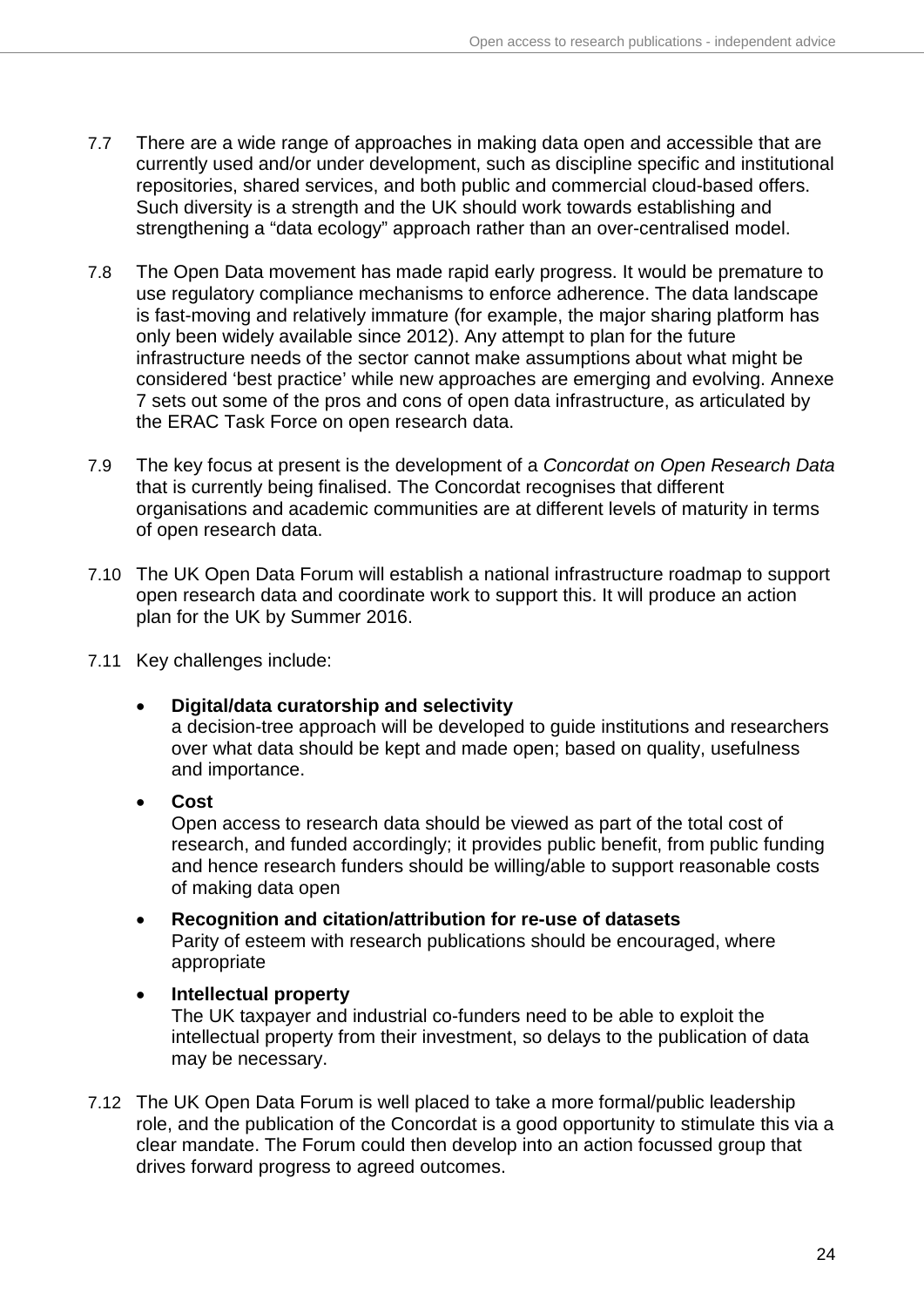## **Annexe 1: Simplified RCUK OA decision making tree**

The decision tree below illustrates a simplified version of the decision-making process available to authors in receipt of RCUK funding. It has been developed by the Publishing Association and endorsed by BIS. However, it is not comprehensive and is not intended to be understood in isolation.



#### **Figure 5: Research Councils UK Open Access Policy decision making tree**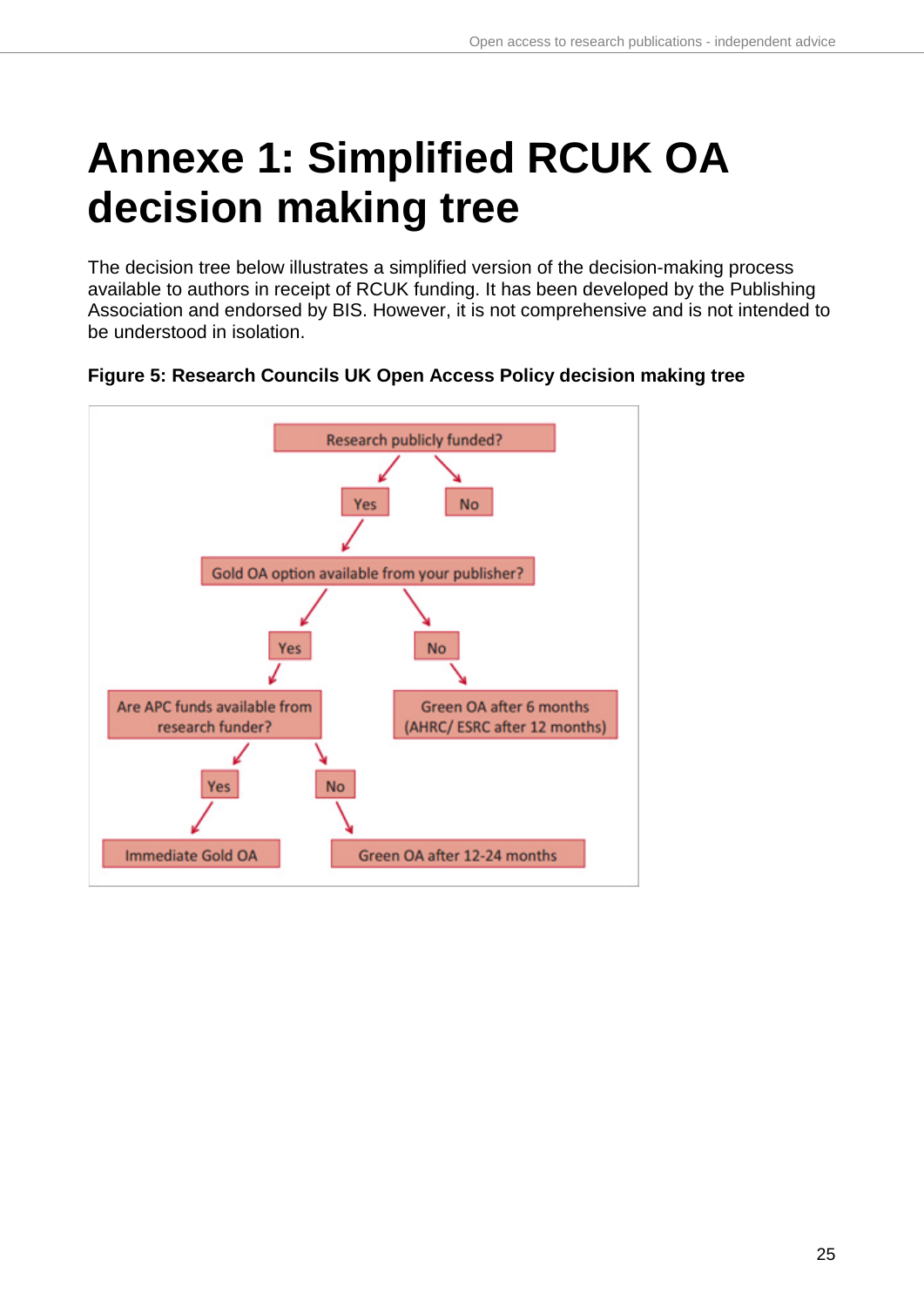## <span id="page-25-0"></span>**Annexe 2: Overview of selected Open Access Infrastructure in the UK**

- 1.1 OA infrastructure refers to the variety of services available to the Higher Education and research community, largely provided by Jisc (the shared service which champions ICT services for the sector) and which support institutions to understand, implement and engage with policies as efficiently and effectively as possible.
- 1.2 The current infrastructure services offered cover the whole life-cycle of open access publishing, from submission, through publication and attempt to measure later usage and impact of OA publications. In addition to the services currently in operation, the sector is also developing new services to meet the evolving needs of UK universities. Selected services are presented graphically below according to a typical article lifecycle.

### **Figure 6: UK Open Access services in operation and in development[37](#page-25-1)**



<span id="page-25-1"></span> $37$  Jisc (2015) OA infrastructure: Jisc services and sector developments, a paper to the UUK OA coordination group. [www.universitiesuk.ac.uk/openaccess](http://www.universitiesuk.ac.uk/openaccess)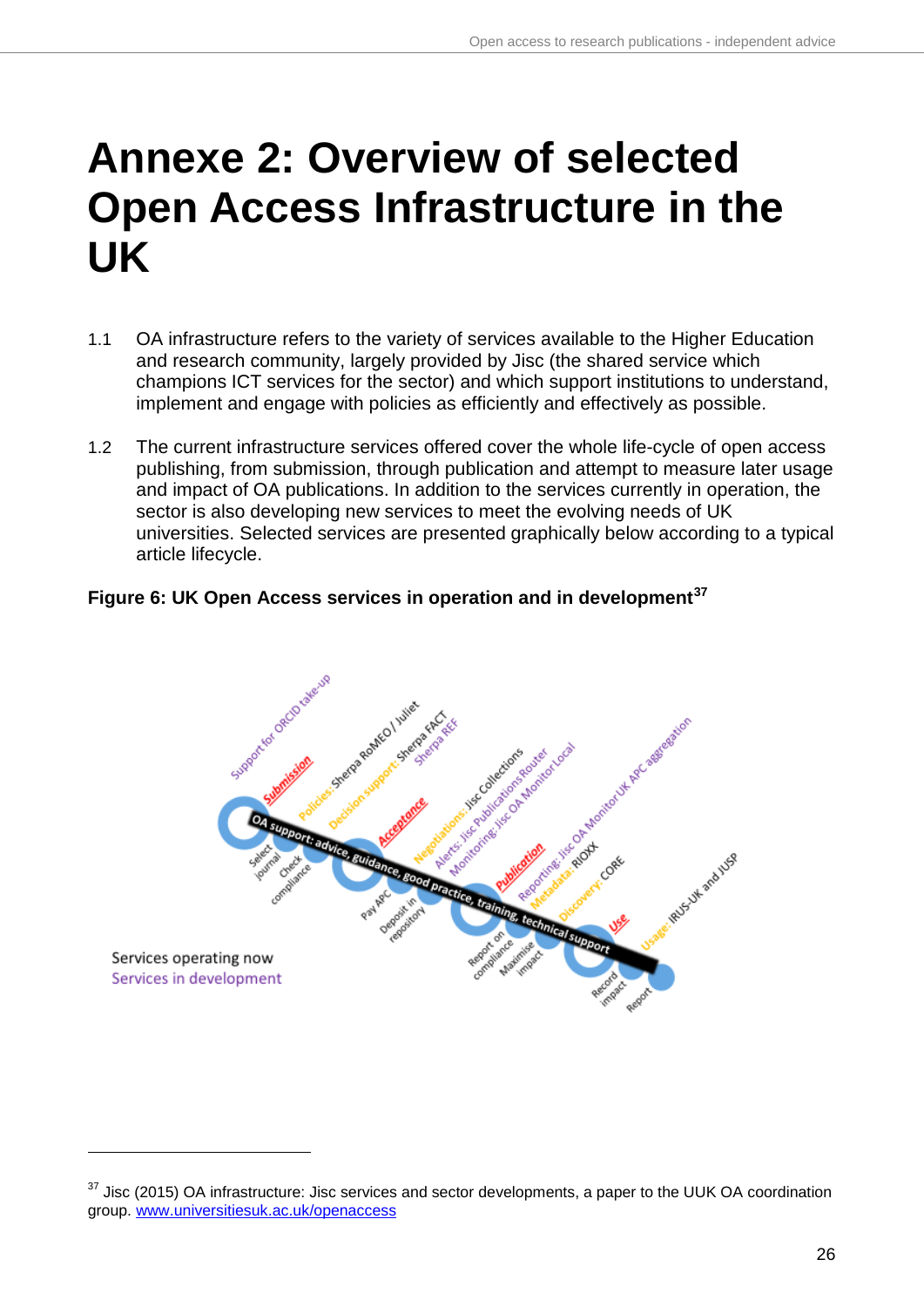- 1.3 **Article submission services:** From the moment an academic is ready to publish in a journal, there are services which assist in locating, understanding and complying with the range of policies offered by different OA journals, whether 'hybrid' or 'pure gold'. This area of activity is multifaceted and sector services assist institutions in:
	- $\bullet$  understanding relevant funder policies<sup>[38](#page-26-0)</sup>
	- understanding via an index of journal policies whether, and on what terms, versions of articles can be deposited.<sup>[39](#page-26-1)</sup>
	- understanding, for a particular combination of funder(s) and journal title, whether and how compliance with the funder policies can be achieved.<sup>[40](#page-26-2)</sup>
- 1.4 **Article acceptance services:** [Jisc Collections](https://www.jisc-collections.ac.uk/) negotiates with publishers on behalf of UK higher and further education institutions. The overall aim is to limit and constrain the negative financial impact on institutions of subscribing to journals content and paying for APCs with those same publishers.
- 1.5 Further services are in development, which include an alerting service intended to pass notifications from publishers and repositories to institutions and authors.<sup>[41](#page-26-3)</sup> In particular, it is envisaged that the service will alert authors that that an article has been accepted for publication.
- 1.6 In order to assist institutions in managing and reporting to funders to show compliance to OA policies, a service is in development which will enable universities to collect the range of information about their OA publications.<sup>[42](#page-26-4)</sup>
- 1.7 **Article publication services**: Following the acceptance of an article by a journal, there are a number of support services in place and in development to assist institutions. Jisc, the Research Councils and HEFCE have cooperated to develop a repository metadata profile that allows institutions to collect and expose information to demonstrate their compliance with relevant  $OA$  policies<sup>43</sup>, and associated technical support is available to institutions $44$ .
- 1.8 A range of services are also provided via the aggregation of OA content from UK and worldwide repositories and many OA journals. This enables a one-stop-shop to support institutions with discovery, analytics, and text-and-data mining access. This service is offered in partnership between Jisc and the Open University, and has a key role with respect to the REF OA policy.<sup>[45](#page-26-7)</sup>

<span id="page-26-0"></span><sup>&</sup>lt;sup>38</sup> [Sherpa Juliet](http://www.sherpa.ac.uk/juliet/index.php?la=en)<br><sup>39</sup> Sherpa RoMEO

<span id="page-26-3"></span><span id="page-26-2"></span><span id="page-26-1"></span><sup>&</sup>lt;sup>40</sup> Sherpa REF: To be launched December 2015.<br><sup>41</sup> <u>Jisc Publications Router</u>. Discussions with publishers are on-going, as is technical development. It is intended that a beta service will be available from early 2016.

<sup>&</sup>lt;sup>42</sup> [Jisc OA Monitor Local.](http://jiscmonitor.jiscinvolve.org/wp/) A beta service will be available in the first half of 2016.

<span id="page-26-5"></span><span id="page-26-4"></span><sup>43</sup> [RIOXX](http://rioxx.net/)<br>44 <u>Jisc repository technical support service</u>

<span id="page-26-7"></span><span id="page-26-6"></span><sup>&</sup>lt;sup>45</sup> [CORE:](http://core.ac.uk/) a beta service will be available in the first half of 2016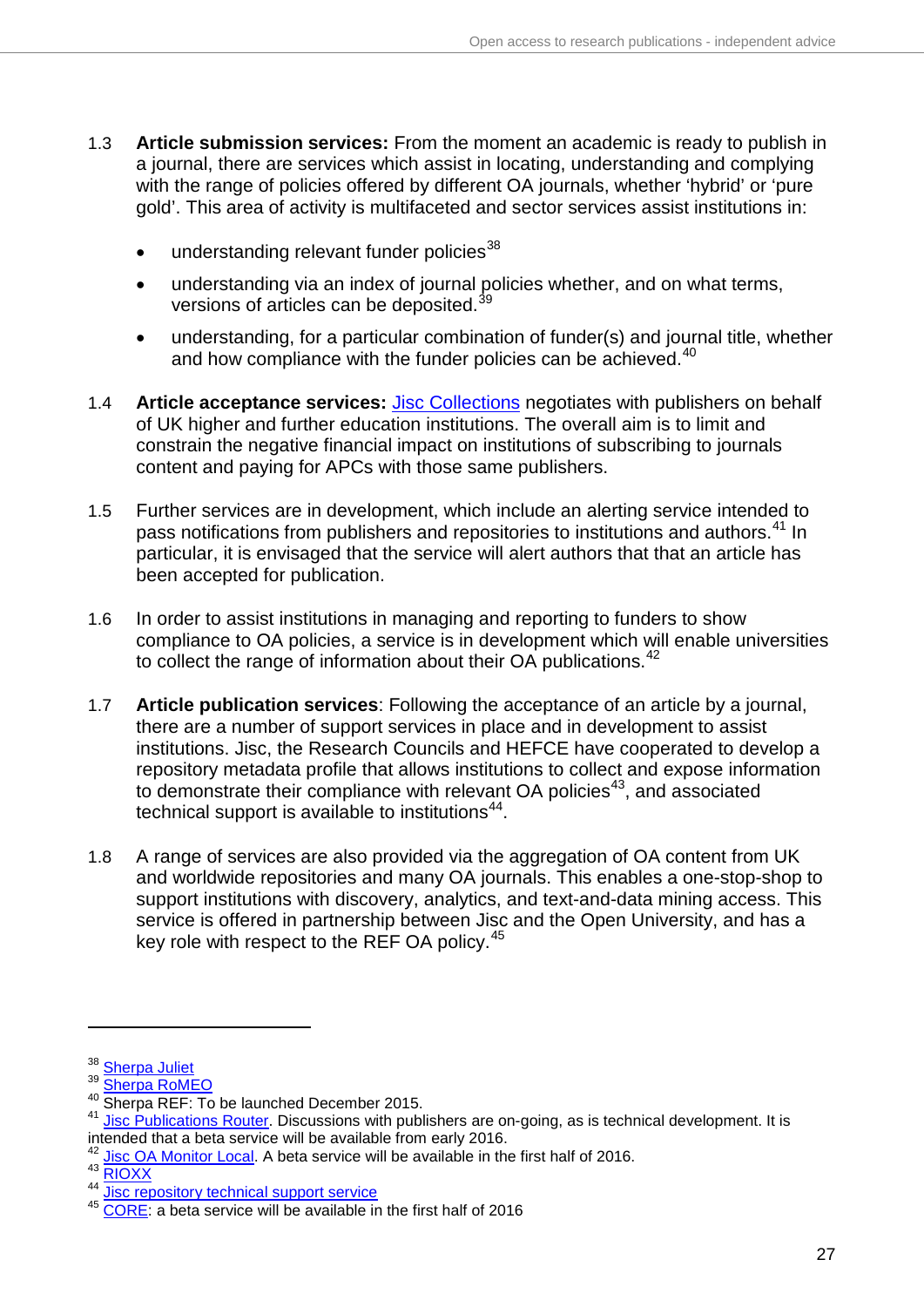1.9 **Article usage services:** The sector has developed a number of services that collect and assist interpretation of usage data for OA articles via download data from the major journal publishers<sup>[46](#page-27-0)</sup> and a selection of repositories<sup>47</sup>. A related service is in development which aims to support institutional decision making by quickly identifying whether compliance with the REF OA policy can be achieved (and how to do so) when following a particular journal policy, or not. Additionally, there are activities underway to encourage greater levels of commonality between journal policies, so that language is consistent and options are transparent.<sup>[48](#page-27-2)</sup>

<span id="page-27-2"></span><span id="page-27-1"></span><span id="page-27-0"></span> $\frac{46}{47}$  [JUSP](http://jusp.mimas.ac.uk/) **[IRUS-UK](http://www.irus.mimas.ac.uk/)** <sup>48</sup> [Sherpa RoMEO](http://www.sherpa.ac.uk/romeo/)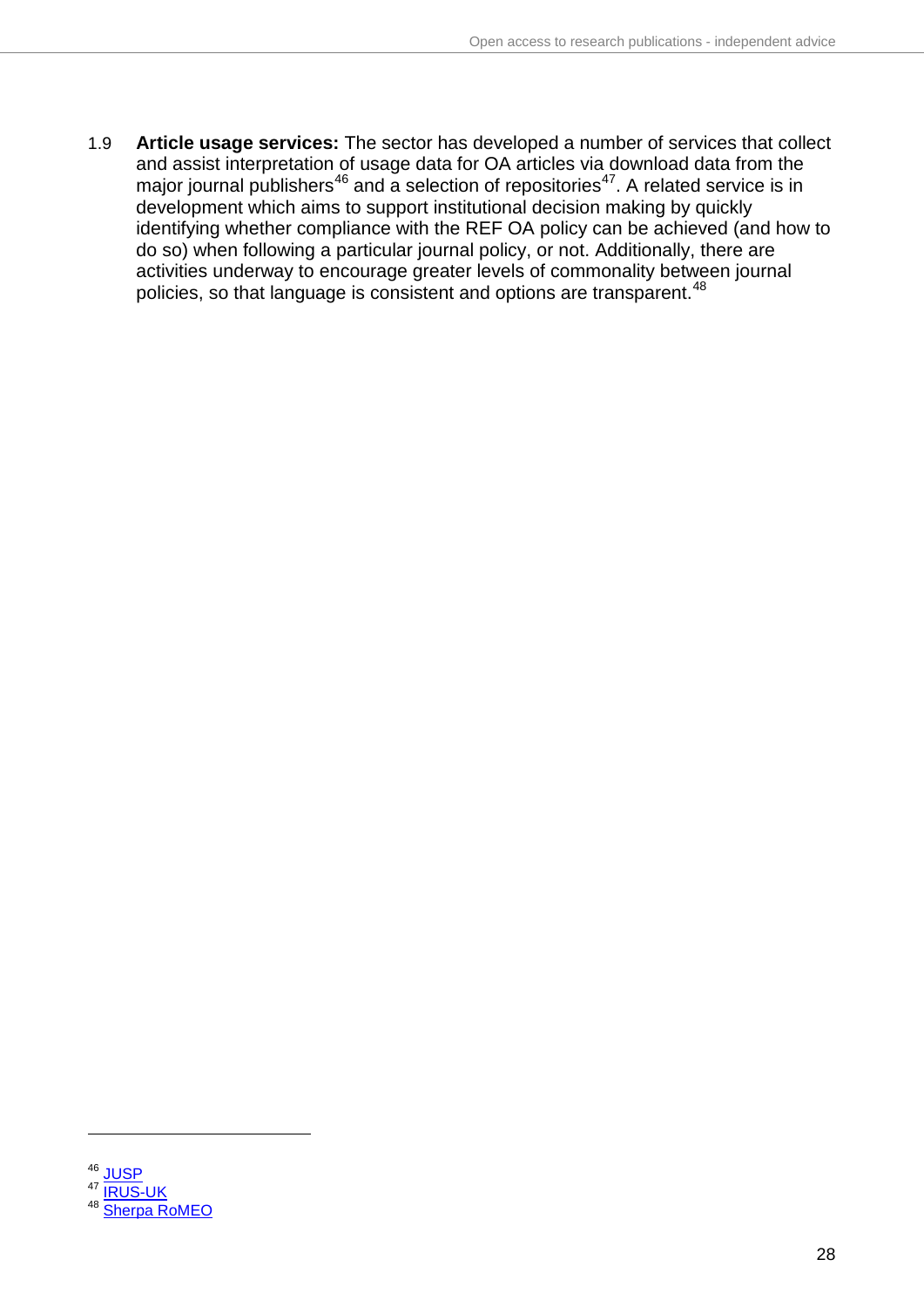## <span id="page-28-0"></span>**Annexe 3: Growth of OA publishing in the UK**

- 1.1 The UUK OA Coordination Group commissioned an investigation to monitor the transition towards OA in the UK. Its findings place the UK at the forefront of international OA implementation.
- 1.2 Key findings include:

-

- UK publishing via Gold OA was below the global average in 2012, at 13% and 14% respectively.
- However, UK Gold publishing had increased by 24% per year between 2012 and 2014, faster than the average global increase of 14% per year over the same period.
- Articles published via Gold accounted for around 19% of UK articles in 2014, higher than the global average of just under 17%.
- 1.3 There is therefore a stronger prevalence of authors choosing to publish via both Gold and Green publishing options in the UK, and both are increasing at a faster rate than world averages (figure 7).

#### **Figure 7: Prevalence of journal article publishing via Gold, Green, and traditional (non-OA, subscription only) routes, after 24 months**



Source: based on Research Information Network (2015) *Monitoring the Transition to Open Access[49](#page-28-1)*

<span id="page-28-1"></span><sup>49</sup> Research Information Network (2015) '*Monitoring the Transition to Open Access'*, p9. [www.researchinfonet.org/OAmonitoring](http://www.researchinfonet.org/OAmonitoring)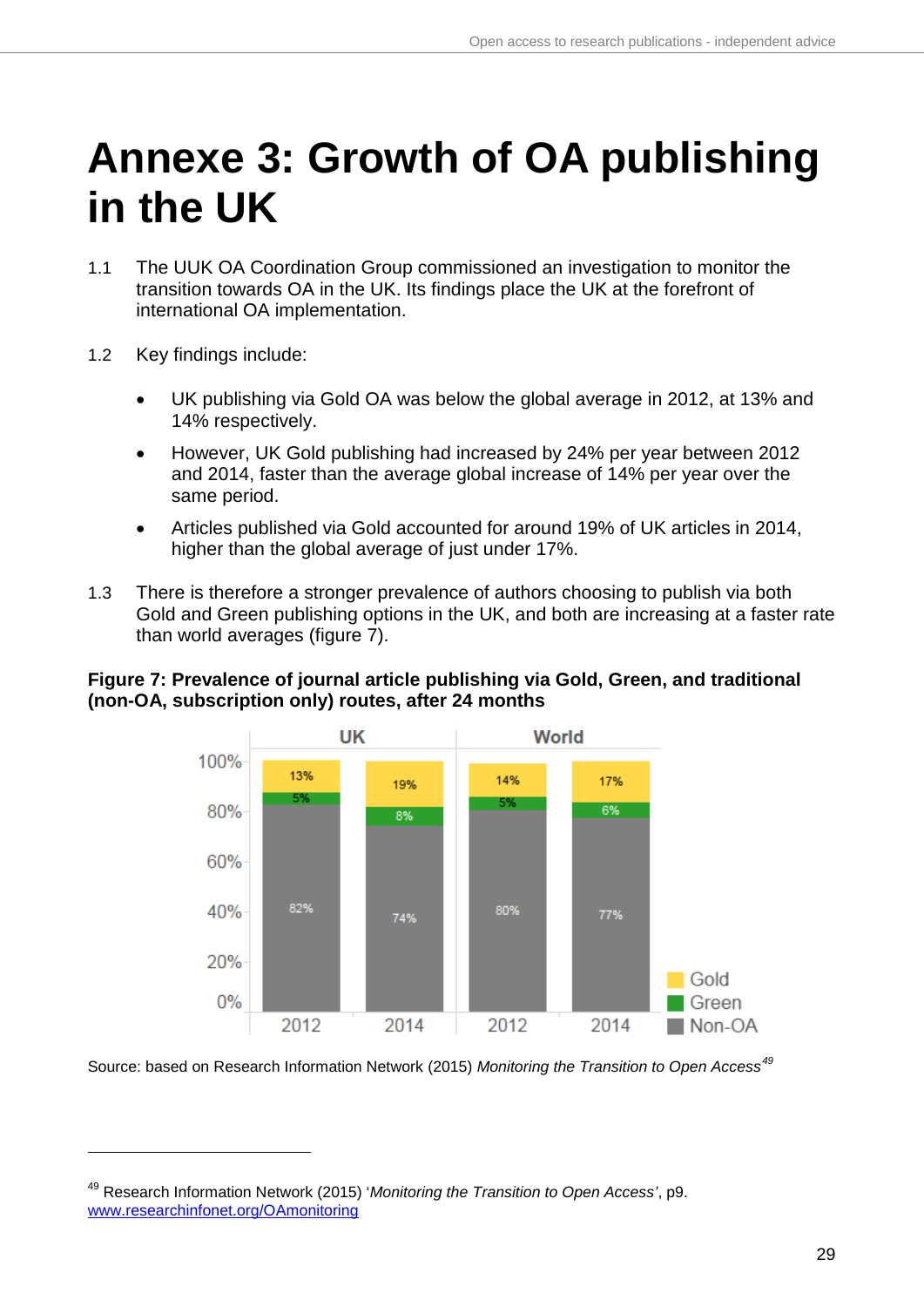1.4 The same report estimated that, when gold OA and delayed  $OA^{50}$  $OA^{50}$  $OA^{50}$  into account, 35% of all UK articles posted between 2012 and 2014 were available via OA within 24 months of publication. This compares with an estimated 27% of all articles posted globally in the same two-year period (Figure 8).



**Figure 8: Percentage of articles available via OA by months after publication, UK and world, 2014**

- 1.5 Although the take-up of immediate OA models grew even faster in the UK than the global average, publication in subscription-based journals was essentially static (- 0.4%).
- 1.6 The UK's profile of OA take-up is significantly different from the global averages: its use of OA in hybrid journals and of delayed OA journals is more than twice the world average in both cases, while its take-up of fully-OA journals (that do not charge APCs), is less than half the world average and falling.
- 1.7 It is also noticeable that UK authors show a preference for publishing in journals with higher citation rates in their field as measured by the field-weighted citation impact, reflecting the excellence of the UK research base.

<span id="page-29-0"></span>**<sup>50</sup>** Delayed OA: where a journal decides to make an article free to access after a time period, but often still subject to restrictive copyright restrictions, rather than 'true' OA.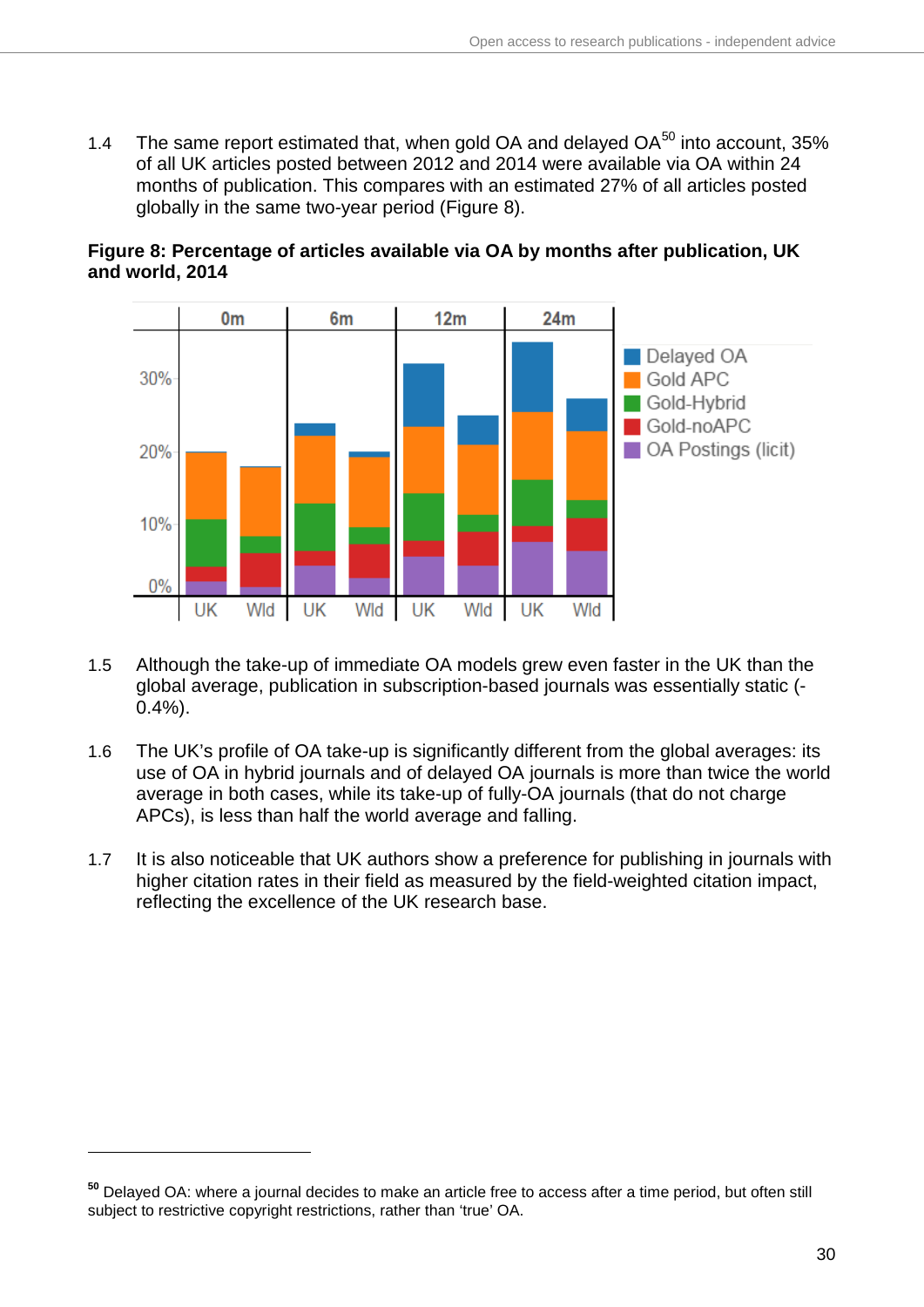## <span id="page-30-0"></span>**Annexe 4: the international OA policy context**

- 1.1 The journal market has a global reach, and authors are funded to submit articles by national funding agencies from across the word. For this reason, UUK OA policy developments must be considered in light of international approaches and preferences.
- 1.2 Evidence suggests that there is an increasing number of research funding bodies and universities around the world which mandate that publically-funded research outputs are made Open Access.[51](#page-30-1) Few funding bodies have an explicit preference for Gold OA, and the vast majority support Green, with flexibility for authors to publish via Gold.<sup>[52](#page-30-2)</sup>
- 1.3 International stakeholders are becoming more vocal in drawing attention to recent findings that suggest publishers are profiting excessively through OA publishing. Reflecting a view that current OA publishing business models require further development, the Netherlands has made OA a priority for its upcoming EU Presidency (January–June 2016), and has the support of VSNU, the Dutch counterpart to UUK.
- 1.4 It is worth noting that both Dutch universities and the Dutch government have a stated preference for OA publishing via the Gold route over Green, due to a belief that the Gold route is likely to be more sustainable in the long term, but note that the experience of the UK in this area has shown development to be complex.<sup>53</sup>
- 1.5 To this end, the Dutch Government have committed to making Open Access a priority of their Presidency of the Council of the European Union – January to June 2016 – having previously endorsed the 'Golden Road for Open Access'. In December 2014, the Dutch reaffirmed the ambition to make sixty per cent of all publicly funded scientific articles available in OA by 2016, and all articles OA by  $2024.<sup>54</sup>$  $2024.<sup>54</sup>$  $2024.<sup>54</sup>$
- 1.6 The EU Commission has announced policies both for open access to publications and for access to data arising from research funded under Horizon 2020, the successor to Framework Programme 7 which came into effect in 2014<sup>[55](#page-30-5)</sup>

<span id="page-30-3"></span><span id="page-30-2"></span>

<span id="page-30-1"></span><sup>&</sup>lt;sup>51</sup> For more information see: http://roarmap.eprints.org/<br><sup>52</sup> Based on preliminary UUK research using ROARMAP database.<br><sup>53</sup> For more information see: www.government.nl/documents/reports/2014/12/08/2025-vision-for-scien choices-for-the-future<br>
54 VSNU statement on open access. Available at: [www.vsnu.nl/en\\_GB/openaccess-eng.html](http://www.vsnu.nl/en_GB/openaccess-eng.html)<br>
55 For more information see: [http://ec.europa.eu/research/science-society/document\\_library/pdf\\_06/era-](http://ec.europa.eu/research/science-society/document_library/pdf_06/era-communication-towards-better-access-to-scientific-information_en.pdf)

<span id="page-30-4"></span>

<span id="page-30-5"></span>[communication-towards-better-access-to-scientific-information\\_en.pdf](http://ec.europa.eu/research/science-society/document_library/pdf_06/era-communication-towards-better-access-to-scientific-information_en.pdf)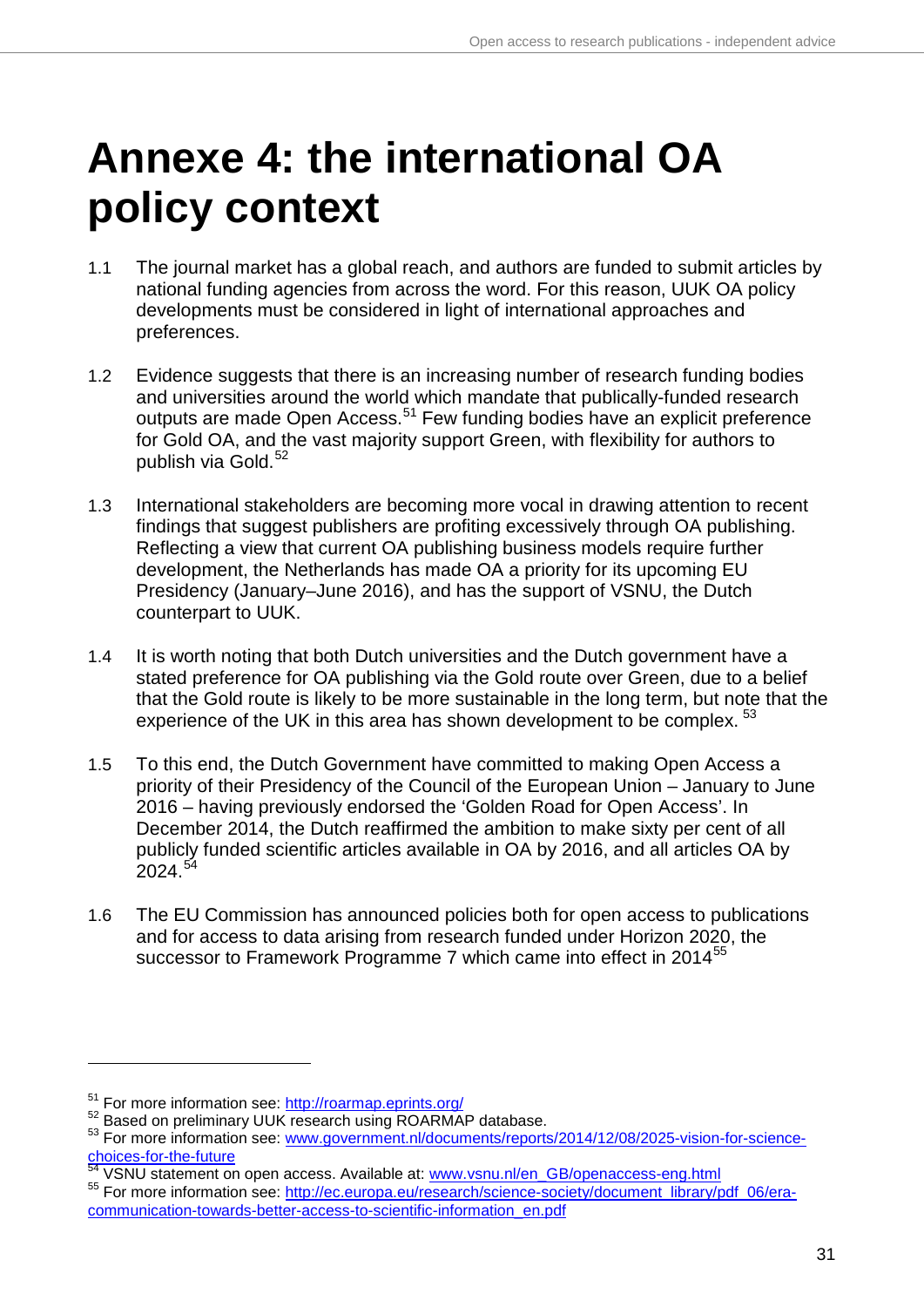1.7 Additionally, the European University Association is currently consulting on a 'Roadmap to Open Access', which aims to help European universities to reach greater levels of open access and is to be completed in Spring 2016. $^{56}$  $^{56}$  $^{56}$ 

<span id="page-31-0"></span><sup>56</sup> For more information see: [www.eua.be/activities-services/news/newsitem/2015/11/19/eua-to-develop](http://www.eua.be/activities-services/news/newsitem/2015/11/19/eua-to-develop-roadmap-supporting-the-transition-towards-open-access)[roadmap-supporting-the-transition-towards-open-access](http://www.eua.be/activities-services/news/newsitem/2015/11/19/eua-to-develop-roadmap-supporting-the-transition-towards-open-access)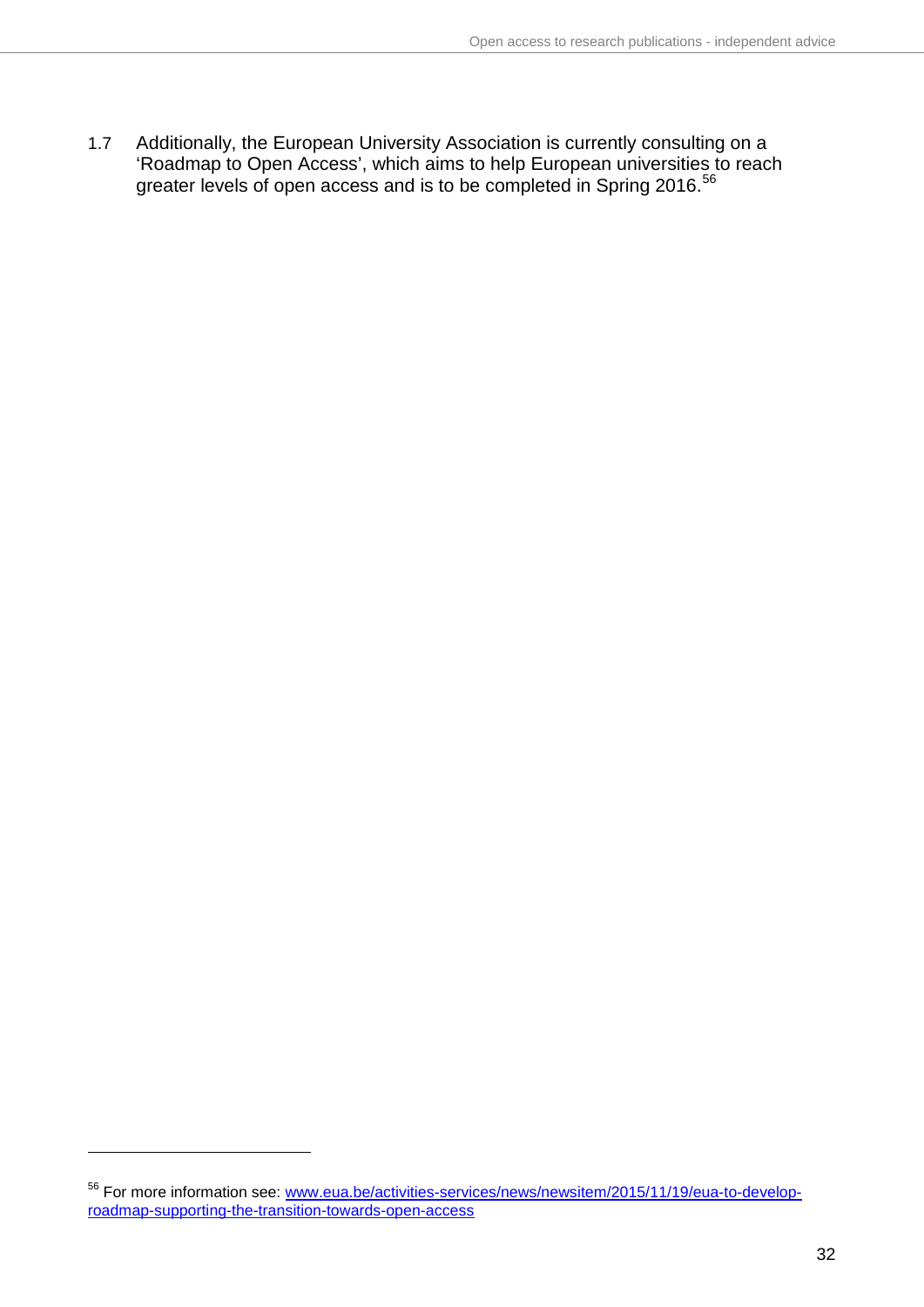## <span id="page-32-0"></span>**Annexe 5: Universities UK Open Access Coordination Group: subgroups**

1.1 The UUK OA Coordination Group is an established forum for bringing key stakeholder groups together and to navigate the transition towards open access. It is proposed that the groups work would be strengthened by the establishment of three sub-groups, so that focused work can continue and feed into the group, so as to maintain a single route and 'voice' for managing contentious issues. The proposed membership and terms of reference of each group is set out below:

#### 1.2 **Open Access Monographs sub-group**:

*Role:* The group is to perform an intelligence sharing/monitoring role in the first instance, and to later advise and potentially help drive the progress of any pilots of OA monographs.

*Composition:* Envisioned to be a smaller group, with similar composition in terms of interests to the main OA group. Membership will have an overlap with, but not be exclusively, members of the main OA group. A chair has not yet been confirmed, but the group should include representation from Jisc, Wellcome Trust, HEFCE, ARMA, British Library and be convened by UUK.

*Meetings:* The group will meet with a similar frequency to the UUK OA Group, but out-of-cycle to allow reporting of activity.

#### 1.3 **Efficiency Forum sub-group**:

*Role:* There are changes needed to workflows and systems within and between research funders, institutions, publishers and service providers. These relate to, for example, financial management, policy compliance, and reporting requirements between stakeholders. The forum will be a mechanism for efficiencies to be identified and pursued by all stakeholders in a coordinated way.

*Composition:* Jisc (lead and secretariat); nominated Publishers; nominated institutions; research funders, key infrastructure providers and international representation from Max Planck Digital Library and Association of Research Libraries.

*Meetings:* The group will meet with a similar frequency to the UUK OA Group, but out-of-cycle to allow reporting of activity.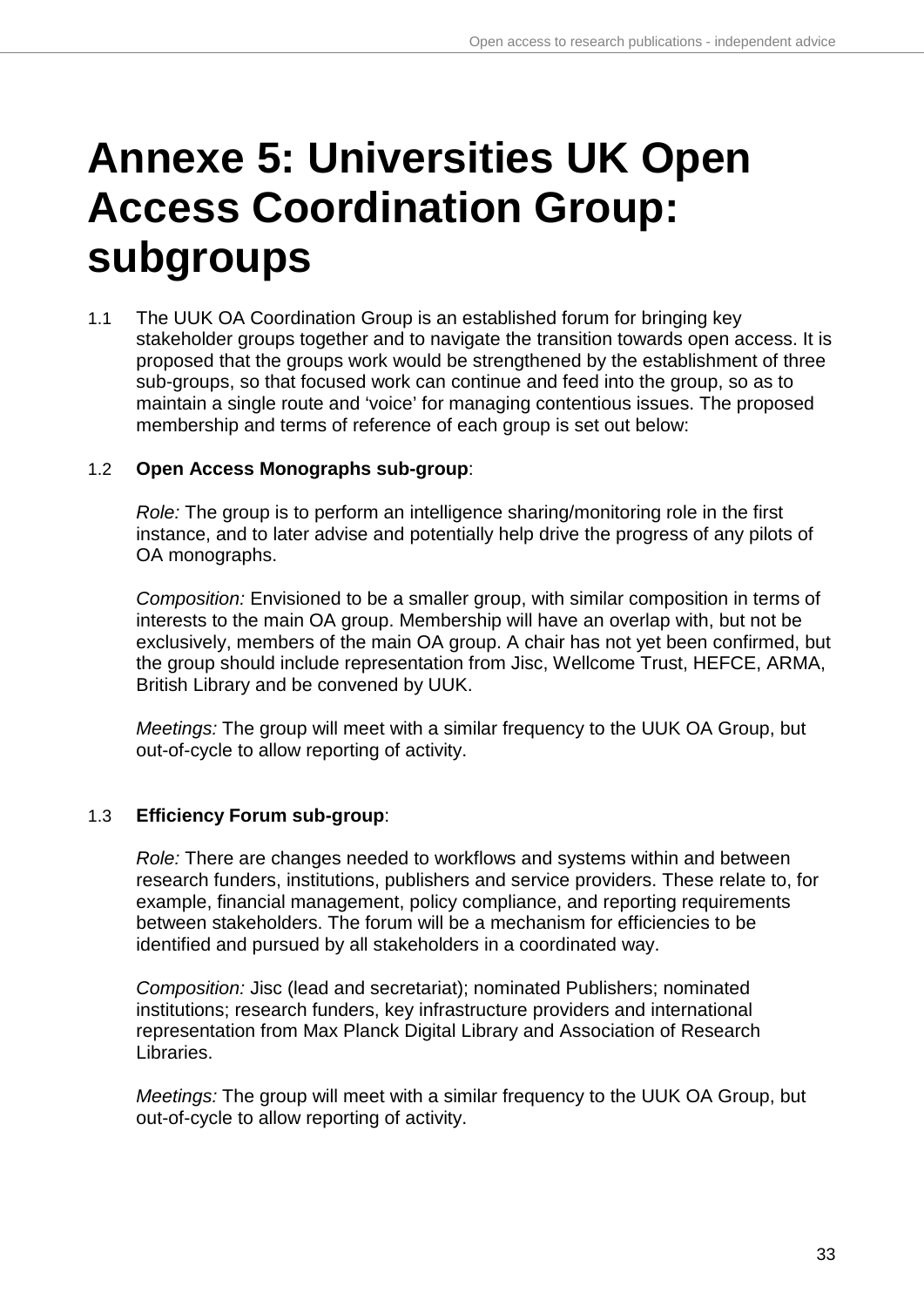#### 1.4 **Repositories sub-group**:

*Role:* To advise as to the best mechanisms to ensure that there is at least one permanent copy of an open access publication, and that due regard is given to long term curation of digital assets.

*Composition:* British Library, Research Libraries UK and SCONUL convene, with appropriate support.

*Meetings:* The group will meet with a similar frequency to the UUK OA Group, but out-of-cycle to allow reporting of activity.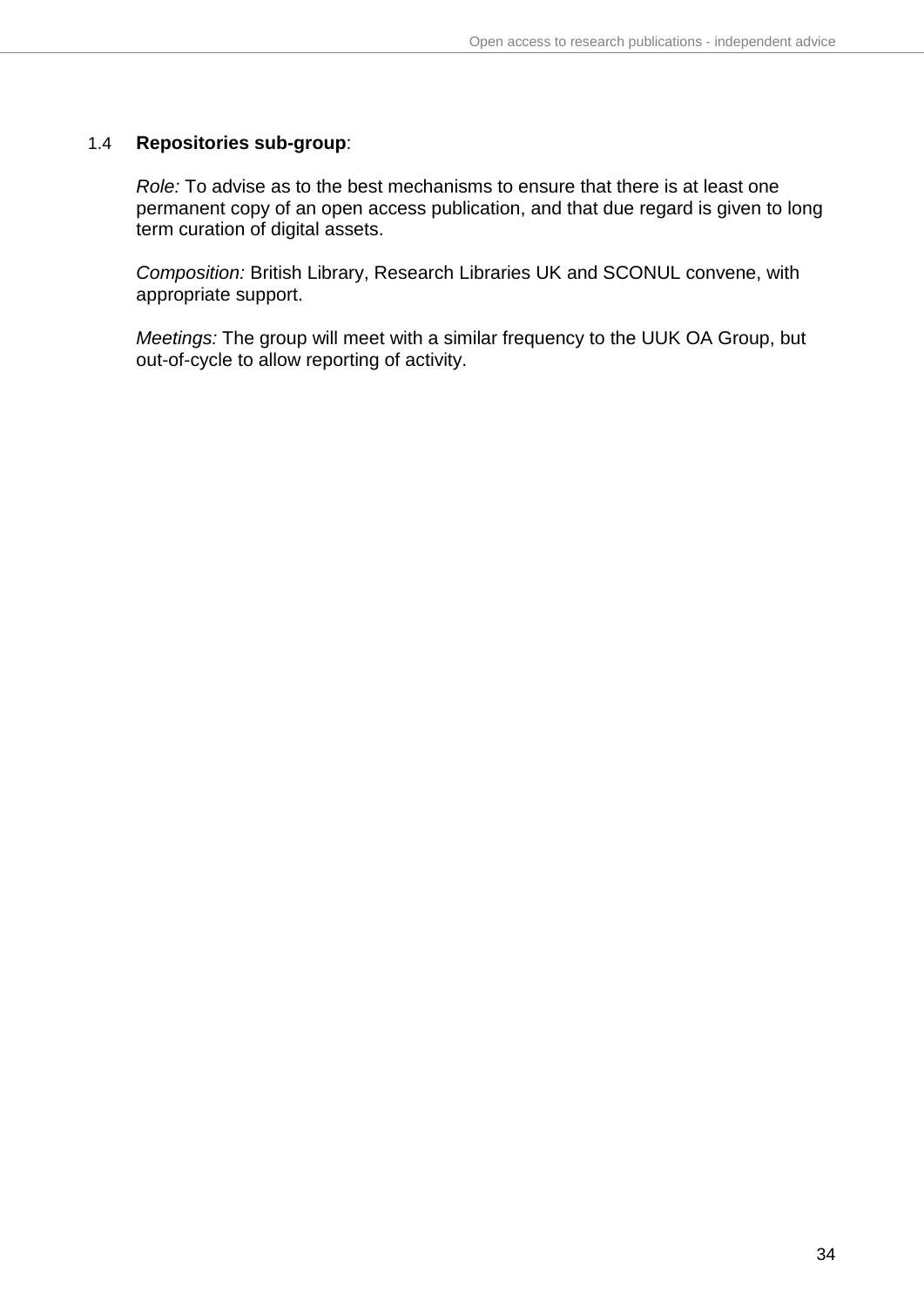## <span id="page-34-0"></span>**Annexe 6: Modelling scenarios for Gold OA and subscription costs to 2020**

The following data is built from estimates commissioned from Research Information Network. It represents 'best-guess' modelling of potential payments to publishers via Gold OA charges (APCs) and subscription fees, based on 2014 data presented in Research Information Network (2015) ['Monitoring the Transition to Open Access'](http://www.researchinfonet.org/OAmonitoring). This research should not be used as the basis for further assessments or decision-making.



#### **Figure 9: Projected potential payments to publishers (for Gold OA and subscriptions) to 2020**

### **High estimate:**

- Increased article output from UK by 3% a year
- Increased APC charges from £1550 per article by 3% per year
- Increased proportion of articles requiring APC payment (signalling Gold preference)
- Increased subscription costs by 3% per year

#### **Current ratios, increased output:**

- Increased article output from UK by 3% a year
- Static APC charges at £1550 per article
- Increased proportion of articles requiring APC payment (signalling Gold preference)
- Static subscription costs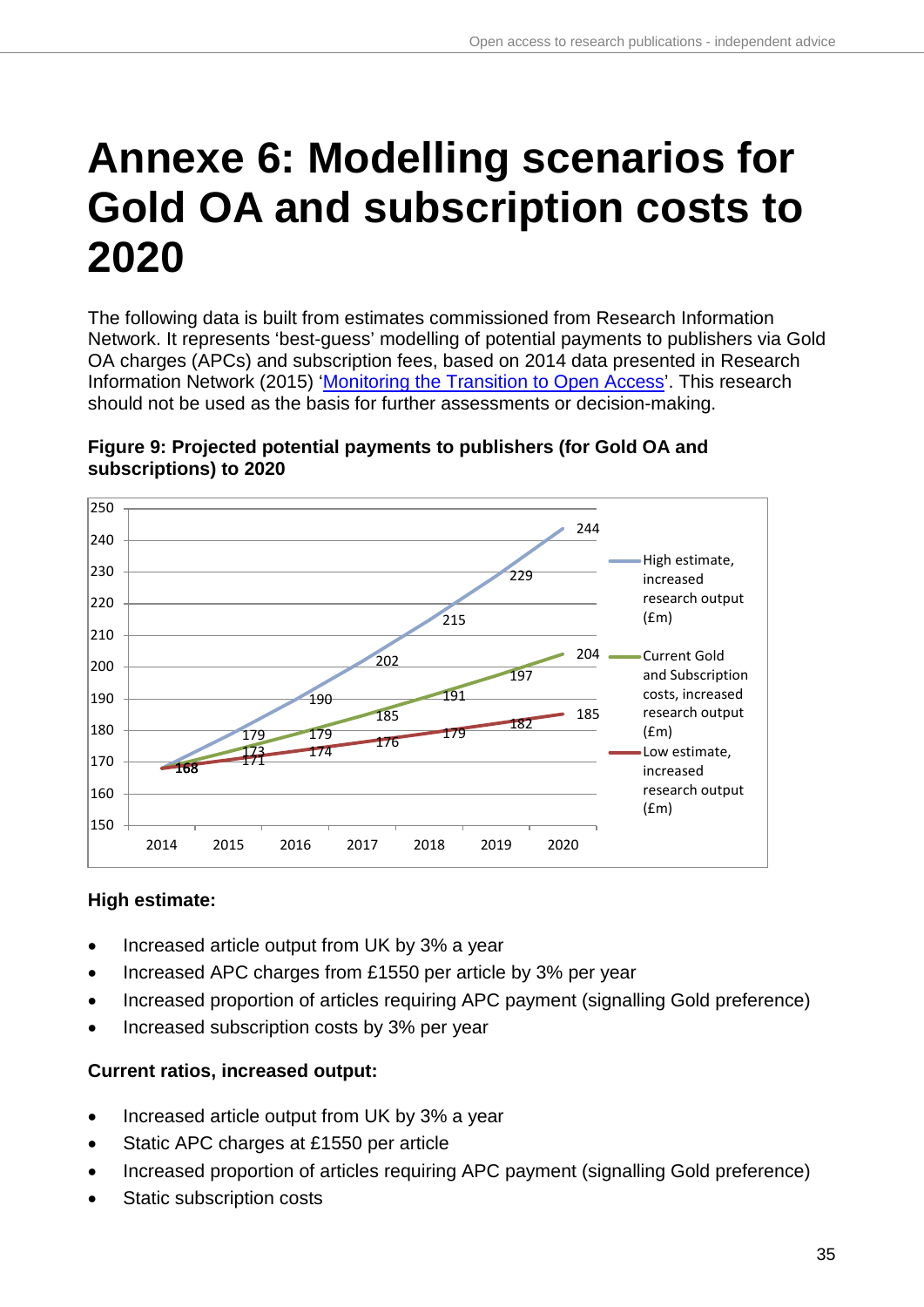#### **Low estimate:**

- Increased article output from UK by 3% a year
- Static APC charges at £1550 per article
- Static proportion of articles requiring APC payment (current proportion)
- Decrease in subscription costs by 2% a year (i.e. offsetting)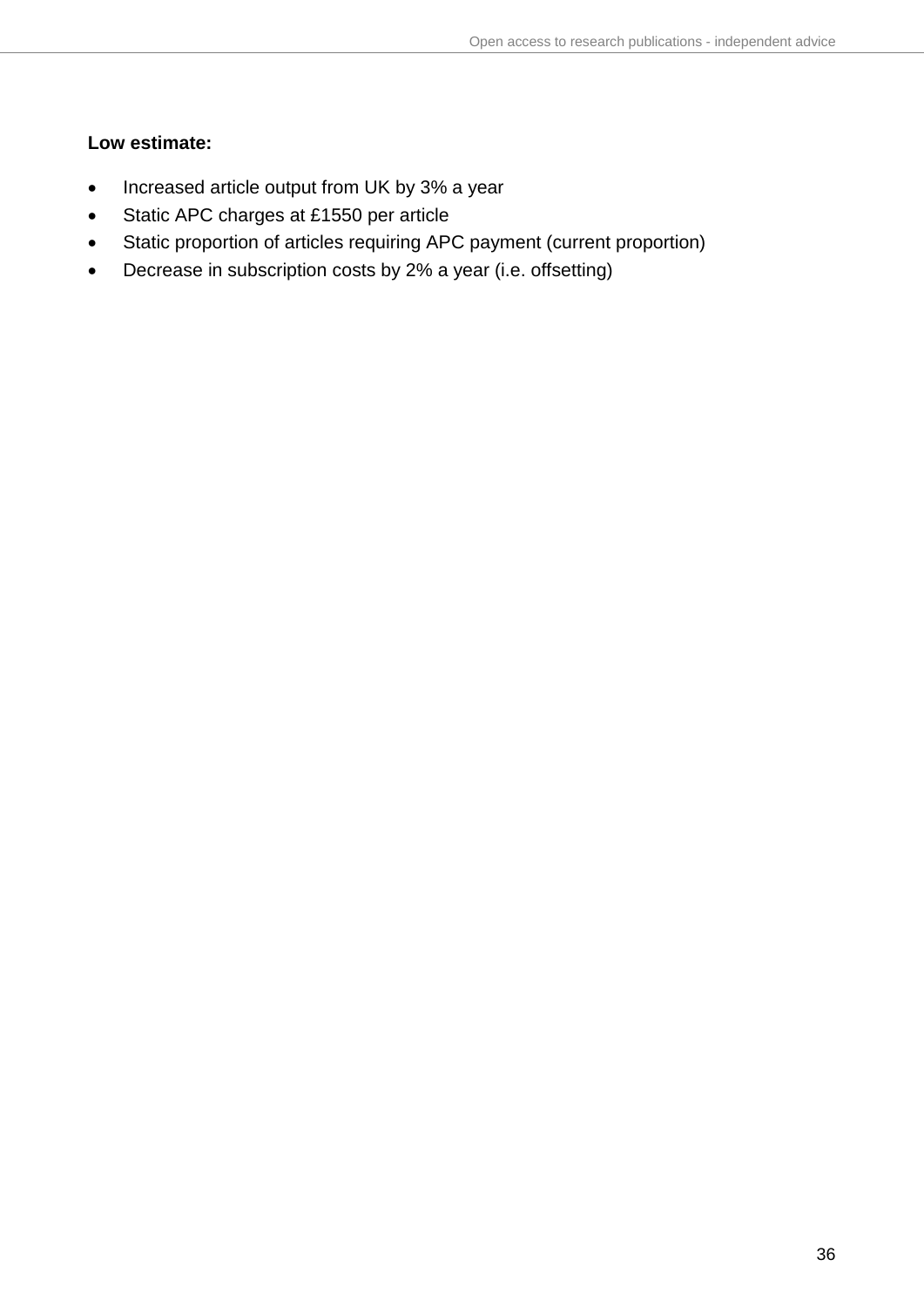## <span id="page-36-0"></span>**Annexe 7: Options for the Open Data Infrastructure considered by the ERAC Task Force**

| Type of                                                                                           | <b>Pros</b>                                                                                                                                                                                                                                                                                                                                                                                                                                                                                                                                                                                                                                                                                                                                                                                                           | <b>Cons</b>                                                                                                                                                                                                                                                                                                                                                                                                                                                                                                                                                                                 |
|---------------------------------------------------------------------------------------------------|-----------------------------------------------------------------------------------------------------------------------------------------------------------------------------------------------------------------------------------------------------------------------------------------------------------------------------------------------------------------------------------------------------------------------------------------------------------------------------------------------------------------------------------------------------------------------------------------------------------------------------------------------------------------------------------------------------------------------------------------------------------------------------------------------------------------------|---------------------------------------------------------------------------------------------------------------------------------------------------------------------------------------------------------------------------------------------------------------------------------------------------------------------------------------------------------------------------------------------------------------------------------------------------------------------------------------------------------------------------------------------------------------------------------------------|
| infrastructure                                                                                    |                                                                                                                                                                                                                                                                                                                                                                                                                                                                                                                                                                                                                                                                                                                                                                                                                       |                                                                                                                                                                                                                                                                                                                                                                                                                                                                                                                                                                                             |
| <b>Open Access</b><br>journals with<br><b>Open Data</b><br>mandates<br>("for underlying<br>data") | Excellent discoverability and<br>$\bullet$<br>accessibility;<br>Excellent usability of the data:<br>$\bullet$<br>validation, replication, reanalysis, new<br>analysis, reinterpretation, or inclusion<br>into meta-analyses;<br>Data dissemination is directly linked to<br>$\bullet$<br>the publication activity, which is<br>traditionally valorised in the recruitment<br>and the promotion of researchers;<br>Allows peer reviewers of the papers to<br>$\bullet$<br>check the scientific quality of the<br>underlying data.                                                                                                                                                                                                                                                                                      | The notion of "underlying" data<br>$\bullet$<br>remains vague. In some cases<br>all related data are needed to<br>replicate a research;<br>Reluctance to put data in<br>$\bullet$<br>Open Access may discourage<br>researchers from publishing in<br>journals with Open Data<br>mandates;<br>Effective implementation of the<br>$\bullet$<br>mandate is not assured;<br>Supposes the existence of<br>$\bullet$<br>relevant Open Data<br>infrastructures ;<br>The questionable prestige<br>rankings of scholarly journals<br>could reflect upon the<br>perceived quality of related<br>data. |
| <b>Open Access</b><br>data journals                                                               | As a proper publication, a data paper<br>$\bullet$<br>provides academic accreditation to<br>researchers (including citations);<br>Dedicated peer review of the quality of<br>$\bullet$<br>the data (scientific and technical<br>aspects);<br>Maximisation of the opportunities for<br>$\bullet$<br>data-reuse because of the excellent<br>description of the published datasets<br>and the high discoverability and<br>accessibility of the data papers;<br>Possible usage of traditional<br>bibliometrics (such as Impact Factors),<br>as well as development of new data<br>related metrics: "As data papers are<br>becoming distinct publishing products, a<br>number of data journals are also<br>supporting alternative metrics<br>(altmetrics), thereby enhancing further<br>data publication." (RECODE, 2014). | Not all data journals mandate<br>$\bullet$<br>that the data discussed in the<br>paper are archived in certified<br>Open Access repositories;<br>Different standards with regard<br>$\bullet$<br>to the accessibility and the<br>identification of data (although<br>most of data journals require<br>at least a DOI or URI for the<br>shared datasets);<br>Remain within the traditional<br>paradigm of journal<br>publication.                                                                                                                                                             |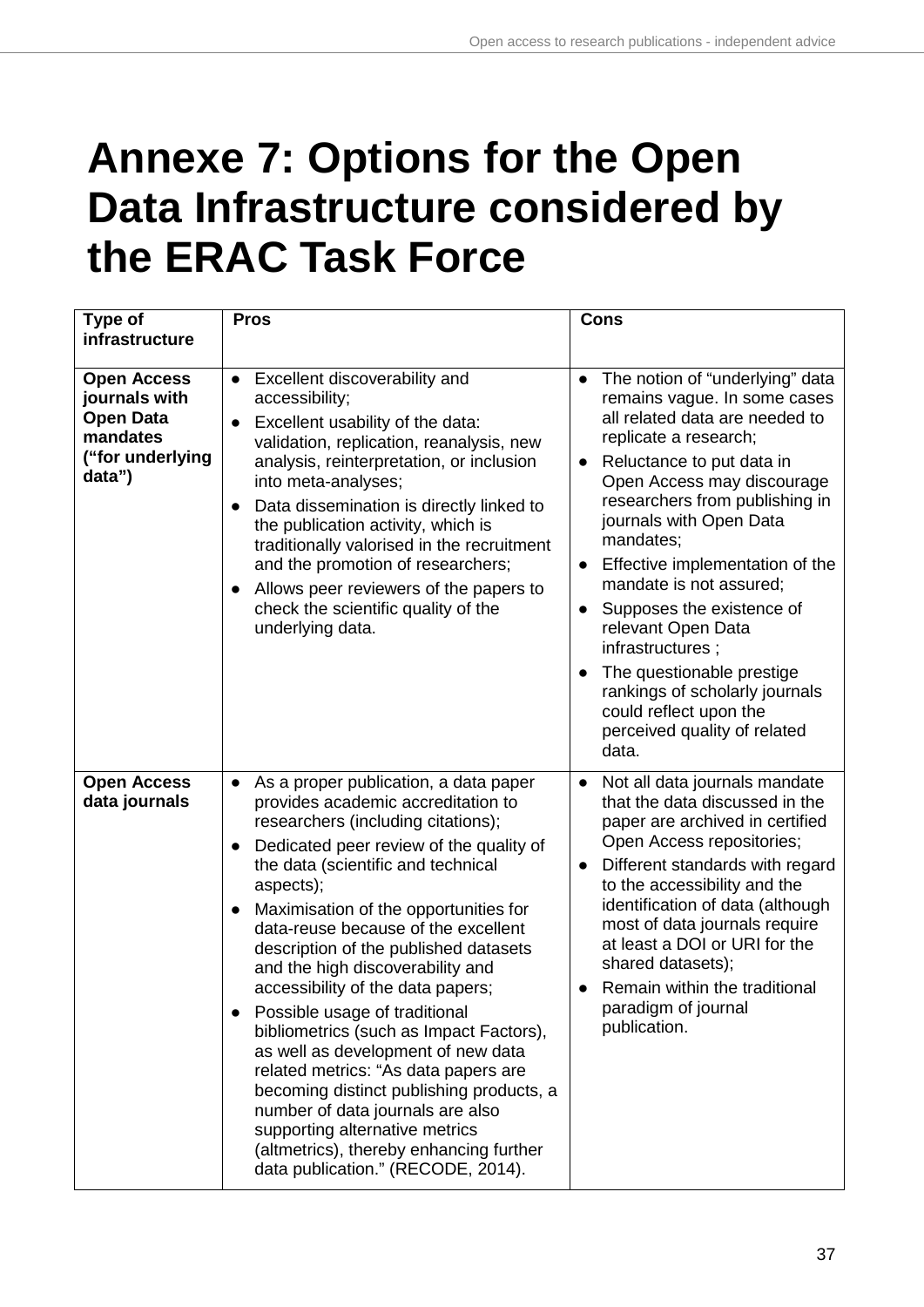| Type of<br>infrastructure                                                    | <b>Pros</b>                                                                                                                                                                                                                                                                                                                                                                                                                                                                                                                               | <b>Cons</b>                                                                                                                                                                                                                                                                                                                                                        |
|------------------------------------------------------------------------------|-------------------------------------------------------------------------------------------------------------------------------------------------------------------------------------------------------------------------------------------------------------------------------------------------------------------------------------------------------------------------------------------------------------------------------------------------------------------------------------------------------------------------------------------|--------------------------------------------------------------------------------------------------------------------------------------------------------------------------------------------------------------------------------------------------------------------------------------------------------------------------------------------------------------------|
| <b>Web 2.0</b><br>collaborative<br>tools for<br>scientists<br>Web 2.0 social | Help scientists to include Open Access<br>$\bullet$<br>sharing of data into their daily routine<br>and workflow;<br>Not linked to an institution: follows<br>$\bullet$<br>mobile researchers.<br>Well known tools;<br>$\bullet$                                                                                                                                                                                                                                                                                                           | Participate to the potentially<br>$\bullet$<br>inefficient multiplication of the<br>places of repository;<br>Uncertainty about the<br>$\bullet$<br>sustainability of the tools.<br>Participate to the potentially<br>$\bullet$                                                                                                                                     |
| networking and<br>bibliographic<br>management<br>tools                       | Not linked to an institution: follows<br>$\bullet$<br>mobile researchers.                                                                                                                                                                                                                                                                                                                                                                                                                                                                 | inefficient multiplication of the<br>places of repository;<br>Uncertainty about the<br>$\bullet$<br>sustainability of the tools;<br>"Dark Open Access": access<br>is only possible for the<br>registered members (not real<br>Open Access);<br>Not optimal discoverability;<br>Basic usage is free of charge<br>but additional services and<br>extra storage cost. |
| <b>Research data</b><br>repositories                                         | Dedicated tools for data archiving and<br>$\bullet$<br>data sharing;<br>Allow possible embargo periods;<br>$\bullet$<br>Not linked to an institution: follows<br>mobile researchers.                                                                                                                                                                                                                                                                                                                                                      | Participate to the potentially<br>$\bullet$<br>inefficient multiplication of the<br>places of repository;<br>Uncertainty about the<br>sustainability of the tools.                                                                                                                                                                                                 |
| <b>Institutional</b><br>repositories                                         | Existing mandates (IDOA mandates) at<br>$\bullet$<br>institutional and European level for<br>Open Access could easily be extended<br>to Open Data;<br>Inclusion of the data in the usage of<br>$\bullet$<br>institutional repositories to assess<br>researchers and to steer universities;<br>Participate to the institutional visibility of<br>$\bullet$<br>universities;<br>Excellent discoverability;<br>Strong Open Access mandates;<br>Centralised metrics and altmetrics;<br>Extended possibilities of data mining<br>(COAR, 2015). | Even if it is technically<br>$\bullet$<br>possible to archive data in<br>institutional repositories,<br>current institutional<br>repositories are mainly used to<br>share papers than other types<br>of research outputs<br>(Archambault et al., 2014);<br>Librarians are not always the<br>best trained specialists to<br>curate data repositories.               |
| <b>Personal</b><br>websites                                                  |                                                                                                                                                                                                                                                                                                                                                                                                                                                                                                                                           | Lack of standardisation;<br>$\bullet$<br>No quality assurance.                                                                                                                                                                                                                                                                                                     |
| <b>Cloud storage</b>                                                         | Usual way for teams of researchers to<br>$\bullet$<br>share project related data.                                                                                                                                                                                                                                                                                                                                                                                                                                                         | Not open for not-members of<br>the team (not real Open<br>Access).                                                                                                                                                                                                                                                                                                 |

Source: European Research Area Committee Open Data Task Force